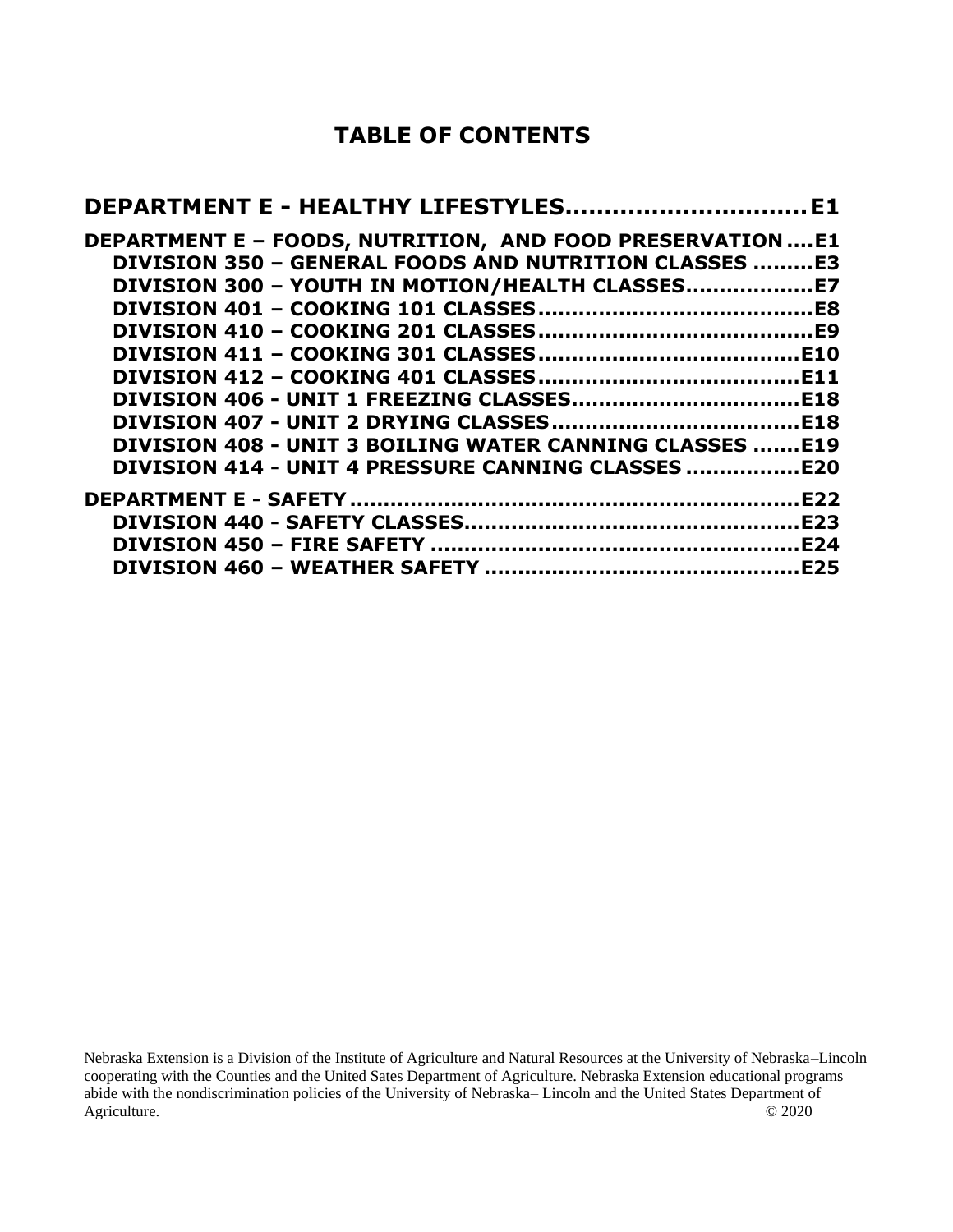#### <span id="page-1-0"></span>Department E – Food, Nutrition, and Food Preservation **DEPARTMENT E - HEALTHY LIFESTYLES**

#### **DRESS CODE -**

#### **Please follow the dress code for your county as noted in the "General Rules and Regulations" section of this fair book.**

#### **ENTRIES PER EXHIBITOR -**

**County Entries** - No limit to number of exhibit per class unless otherwise noted in class description.

**State Fair** - State Fair has limits to entries per exhibitor and could be different in each division (please refer to the Nebraska State Fair Book).

**IMPORTANT –** There is **NOT** a **County Only Section** in the Fair book. There will either be a **CF** or **SF** in front of every **Class Number**.

- **CF**: means that exhibit is **ONLY** eligible to be exhibited at the **C**ounty **F**air.
- <span id="page-1-1"></span>• **SF**: means that exhibit if **CHOSEN** at County Fair is eligible to advance to **S**tate **F**air.

## **DEPARTMENT E – FOODS, NUTRITION, AND FOOD PRESERVATION**

The purpose of Food & Nutrition exhibits is to encourage the knowledge about healthy eating and safe cooking practices. This category has multiple projects that allow 4-H'ers to progress over numerous years. In addition, 4-H'ers will learn different types of cooking methods to improve their knowledge of cuisine. For more resources and materials in this category refer to the resource section at the bottom of the page.

Baked products entered in county fair cannot be entered at State Fair. Products should be baked the day before entry day.

#### **Rules**

**1. Supporting Information –** Each exhibit **must** include the recipe. Recipe may be handwritten, photocopied or typed. Place the food on the **appropriate size plate.** Put exhibit in a **self-sealing bag**. Attach **entry tag and recipe at the corner of the bag. For Non-Food Entries** - attach the entry tag to the upper right hand corner of the entry. Additional information including recipes and supplemental information should be identified with exhibitor's name and county.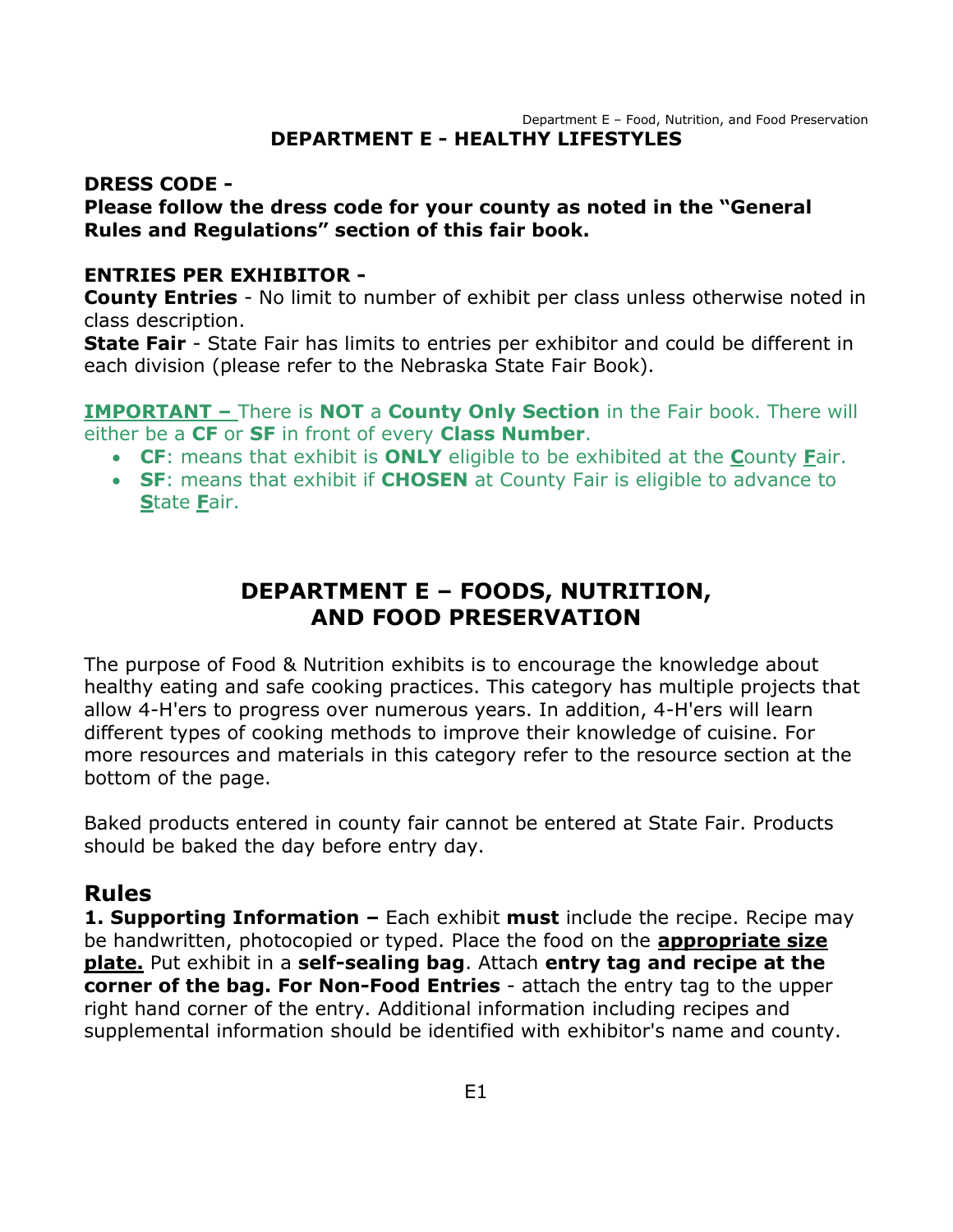Department E – Food, Nutrition, and Food Preservation

**2. Criteria for Judging** - Exhibits will be judged according to score sheets available at the Extension Office or at [http://4h.unl.edu/state-fair.](http://4h.unl.edu/state-fair) Make sure to follow all entry instructions required for your exhibit. Incomplete exhibits will be lowered a ribbon placing. Commercially prepared mixes are allowed **ONLY** in Cooking 201 Creative Mixes Class. Prepared baking mixes, biscuit mixes, or other pre-made mixes entered in other categories will be lowered a ribbon placing.

The 4-H Foods Judging Guide available on-line at <http://4h.unl.edu/documents/2012%20Foods%20Judging%20Guide%20Edition.pdf>.

**3. Food Projects:** Exhibits should be entered in a disposable pan or plate and covered by a plastic self-sealing bag. The Fair Board is not responsible for nondisposable containers, lost bread boards, china or glassware. Plates and bags will not be provided.

4. **Ingredients:** Any ingredients that the 4-H'er uses must be able to be purchased by the 4-H'er. Ingredients such as beer, whiskey, rum, etc. may NOT be used in any recipe file or food exhibit. Exhibits that include alcohol in the recipe will be disqualified.

5. **Food Safety:** Exhibits are on display for several days. Please think FOOD SAFETY! Items that require refrigeration will not be accepted, judged or displayed as exhibits must be safe to eat when they are entered, whether tasted or not. Glazes, frostings and other sugar based toppings are considered safe due to their high sugar content. Egg glazes on yeast breads and pie crusts BEFORE baking are acceptable. Eggs incorporated into baked goods and crusts are considered safe. The following food ingredients are considered unsafe for fair exhibits and will be disqualified:

- Egg or cream fillings and cream cheese frostings
- Any meat item including meat jerky, imitation meat bits (bacon bits, pepperoni, etc.)
- Melted cheese on top of food exhibit (cheese mixed into baked goods is considered safe and will be accepted)
- Uncooked fruit toppings (i.e., fresh fruit tart)

6. One item of each food exhibit (except the food preservation exhibits and the cake decorating exhibits) will be left on a plate with ribbon placing and information attached. The balance of the food exhibit will be put on a Bake Sale Table. The items will not be priced but a donation will be asked with the proceeds to go to the 4-H Council.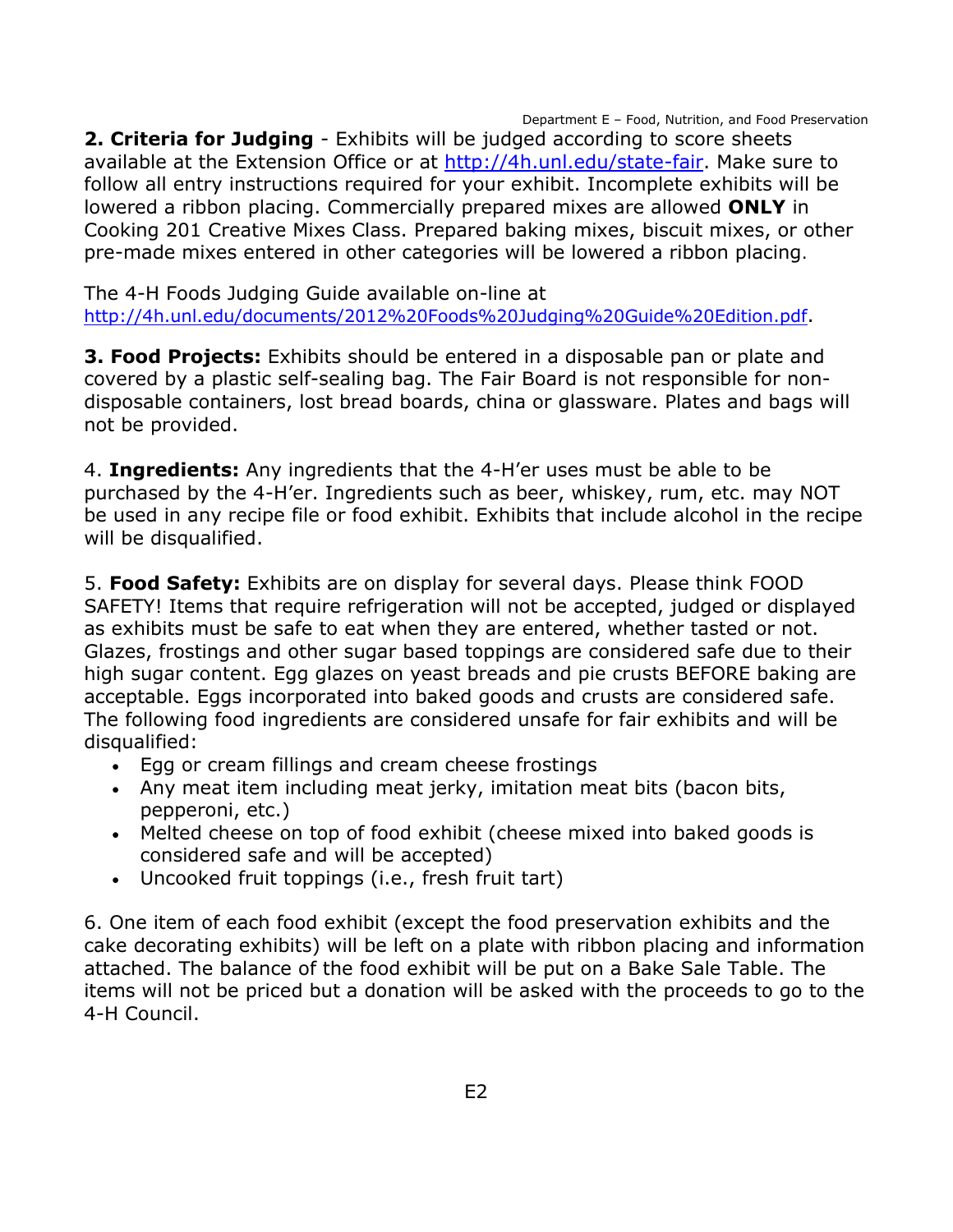## **Eligibility**

All static exhibits must have received a purple ribbon at the county fair to advance to the State Fair.

## **Quota**

**County Entries** -No limit to number of exhibits per class unless otherwise noted in class description.

**State Fair** - State Fair has limits to entries per exhibitor and could be different in each division (please refer to the Nebraska State Fair Book).

## **Scoresheets, Forms, and Contest Study Materials**

Scoresheets, forms, contest study materials, and additional resources can be found at [https://go.unl.edu/ne4hfood-nutrition.](https://go.unl.edu/ne4hfood-nutrition)

### **State Fair Special Award**

Premier 4-H Science Award - Premier 4-H Science Award is available in this area. Visit here for more details<https://4h.unl.edu/fairbook/premier-science-award>

### **Resources**

To find the youth and leader resources associated with this project area go to [https://4hcurriculum.unl.edu/.](https://4hcurriculum.unl.edu/) Use the search box to search by curriculum area.

## <span id="page-3-0"></span>**DIVISION 350 – GENERAL FOODS AND NUTRITION CLASSES All Food and Nutrition Projects, Food Preservation (including some Youth in Motion). See Division 300 Youth in Motion for County Only Classes**

**SF-E350001 - Food Science Exploration** – (SF152) - Open to any 4-H'er enrolled in a Foods & Nutrition or Food Preservation project. Show the connection between food and science as it relates to food preparation, food safety, or food production. Exhibit may be a poster or foam core board (not to exceed 22" by 30"), computer based presentation printed off with notes pages, if needed, and displayed in binder, an exhibit display, or a written report in portfolio or notebook. Consider neatness and creativity.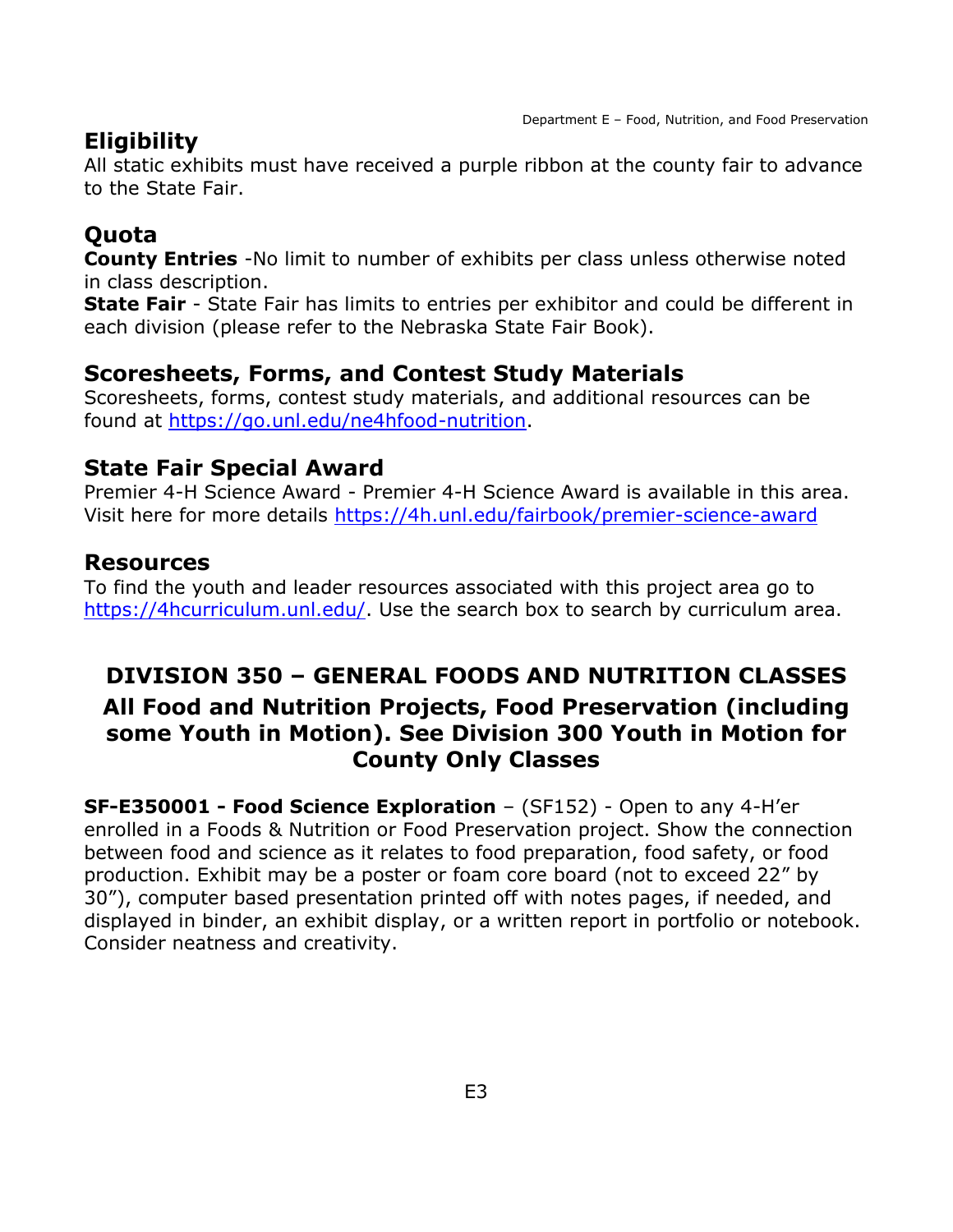Department E – Food, Nutrition, and Food Preservation

**SF-E350002 - Food and Nutrition Poster, Scrapbook, or Photo Display** – (SF122) - Open to any 4-H'er enrolled in a Foods & Nutrition or Food Preservation project. The project should involve a nutrition or food preparation or career concept/lesson. This might contain pictures, captions, and/or reports to highlight the concept. Exhibit may be a poster or foam core board (not to exceed 22" by 30"), computer based presentation printed off with note pages, if needed, and displayed in binder, an exhibit display, or a written report in portfolio or notebook. Consider neatness and creativity.

**SF-E350003 - Physical Activity and Health Poster, Scrapbook, or Photo Display** – (SF122) - Open to any 4-H'er enrolled in a Foods & Nutrition or Food Preservation project. The project should involve a physical activity or career concept/lesson. This might contain pictures, captions, and/or reports to highlight the concept. Exhibit may be a poster or foam core board (not to exceed 22" by 30"), computer based presentation printed off with notes pages, if needed, and displayed in binder, an exhibit display, or a written report in portfolio or notebook. Consider neatness and creativity.

**SF-E350004 – Cooking Basics Recipe File** – (SF251)- A collection of 10 recipes from any source. Each recipe must accompany a complete menu in which the recipe is used. An additional 10 recipes may be added each year the 4-H'er is in the project, with year clearly marked on recipes. Display in a recipe file or binder. Be sure to include the number of servings or yield of each recipe. This may be a continued recipe file project from the previously used 4-H curriculum before 2018.

**CF-E350900 – General Foods – Other –** Exhibit needs to relate to project area. You can add any additional information that you want the judge to know about your exhibit.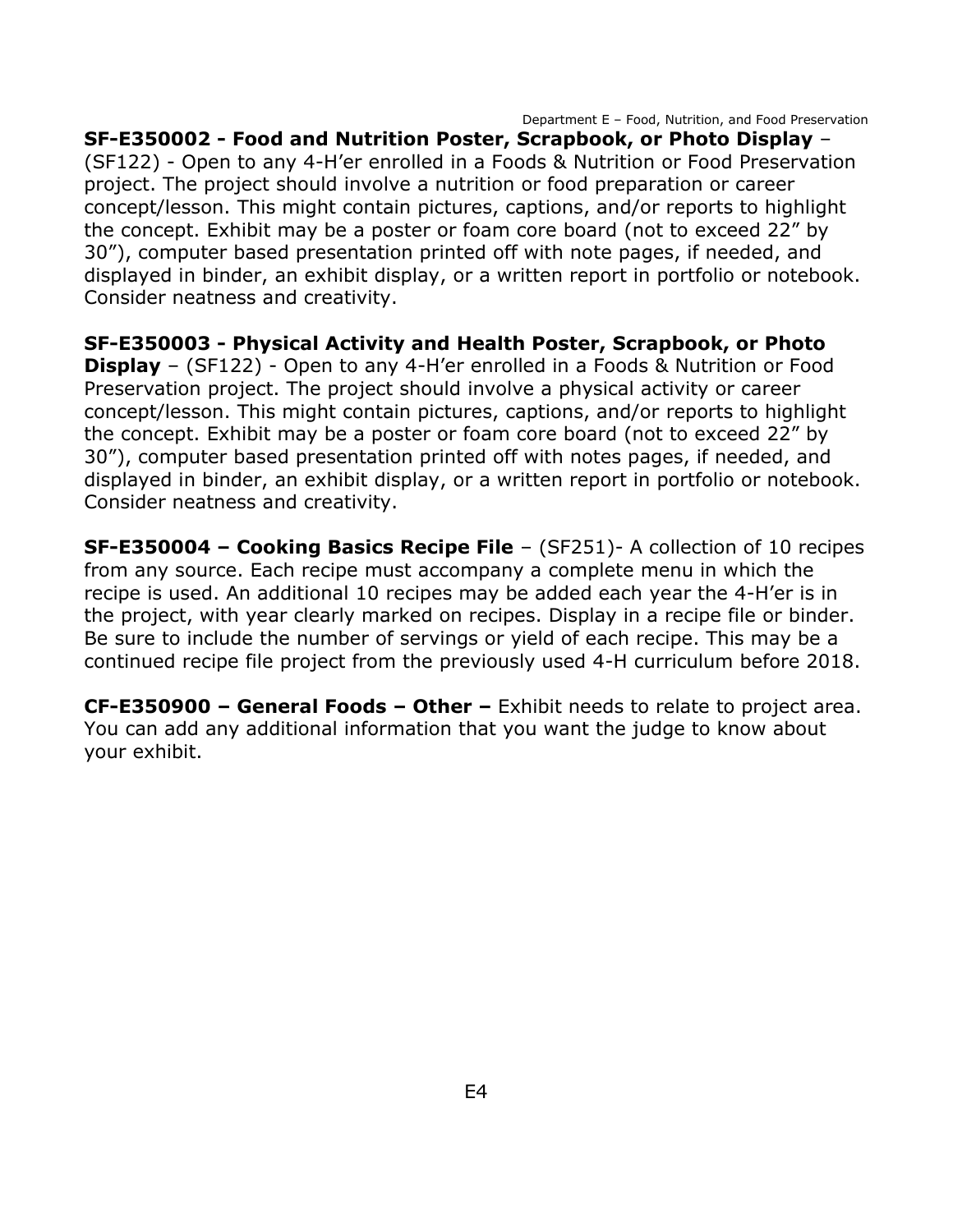## **DIVISION 400 - BEGINNING CAKE DECORATING CLASSES**

County Exhibits Only

Beginning Cake Decorating - Using the Wyoming *"4-H Cake Decorating"* Manual (4 levels in the one manual)

**CF-E400900 – Beginning Set of 4 Different Buttercream Techniques Piped in Color** - Such As Borders, Leaves, Writing, Star, Etc. Learned in The Beginning project piped on an 8" x 10" covered cardboard. Allow 1 inch space around outside for handling.

**CF-E400901 - Beginning Colorflow** - Exhibit a colorflow that contains no more than 2 colors on a 9 x 9 inch square covered cardboard leaving at least 1 inch border for handling.

**CF-E400902 - Beginning One Layer Cake** with techniques learned in the beginning project. The cake should be removed from the pan before it is decorated. The cake MUST be decorated with frosting only. No artificial decoration (plastic, candles, etc.) may be used. Cakes will be judged on neatness and techniques. Place cake on a foil covered cardboard. Allow cake board to extend 2 full inches larger than the cake. **DO NOT** cover cake.

**CF-E400903 - Beginning Plate of 4 Homemade Cupcakes and/or Plate of 4 Homemade Cookies** - all decorated identical using beginning skills and techniques. No purchased/artificial decorations allowed.

**CF-E400904 - Beginning Three Page Folder** containing descriptions of 3 cakes, cookies and/or cupcakes that you have decorated during the current project year. Include a sketch or picture. One description and sketch per page.

**CF-E400905 - Beginning Cake Decorating - Other** - Exhibit needs to relate to project area. You can add any additional information that you want the judge to know about your exhibit.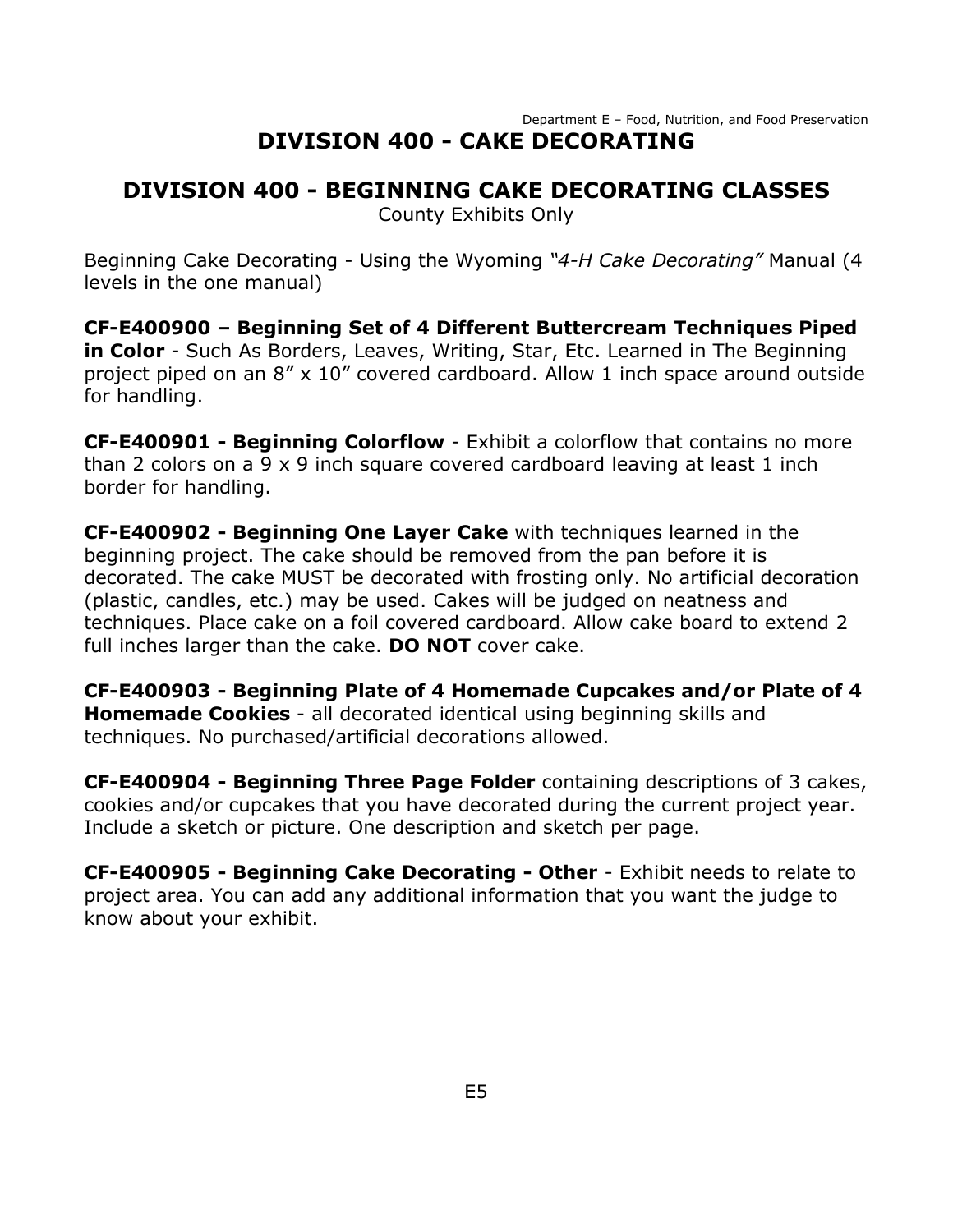#### Department E – Food, Nutrition, and Food Preservation **DIVISION 400 - ADVANCED CAKE DECORATING CLASSES**

Advanced Cake Decorating - Using the Wyoming *"4-H Cake Decorating"* Manual (4 levels in the one manual). DECORATED CAKE CAN BE STROFOAM.

**CF-E400906 - Advanced Set of 4 Different Buttercream Techniques Piped in Color** - using advanced skills and techniques piped on an 8" x 10" covered cardboard. Allow 1 inch space around outside for handling.

**CF-E400907 - Advanced Plate of 4 Homemade Cupcakes and/or Plate of 4 Homemade Cookies** - all decorated identical using advanced skills and techniques. No purchased decorations allowed.

**CF-E400908 - Advanced Decorated Cake Using Different Skills and Techniques** -using advanced skills and techniques.

**CF-E400909 - Advanced Decorated Cut-Up Cake** - using advanced skills and techniques.

**CF-E400910 - Advanced Cake or Exhibit Using Solid Sugar Molds** - using advanced skills and techniques.

**CF-E400911 - Advanced Cake Baked in Shaped Cake Pan** - using advanced skills and techniques.

**CF-E400912 - Advanced Decorated Stacked and/or Tiered Cake** - using advanced skills and techniques.

**CF-E415913 - Advanced Five Page Folder** - containing descriptions of 5 cakes, cupcakes and/or cookies that you have decorated during the current project year. Include a sketch or picture. One description and sketch per page.

**CF-E413914 - Advanced Confections** - homemade candies, caramels, etc. - 4 on a plate. Remember food safety - no raw egg or cream cheese recipes.

**CF-E400915 - Advanced Cake Decorating - Other** - Exhibit needs to relate to project area. You can add any additional information that you want the judge to know about your exhibit.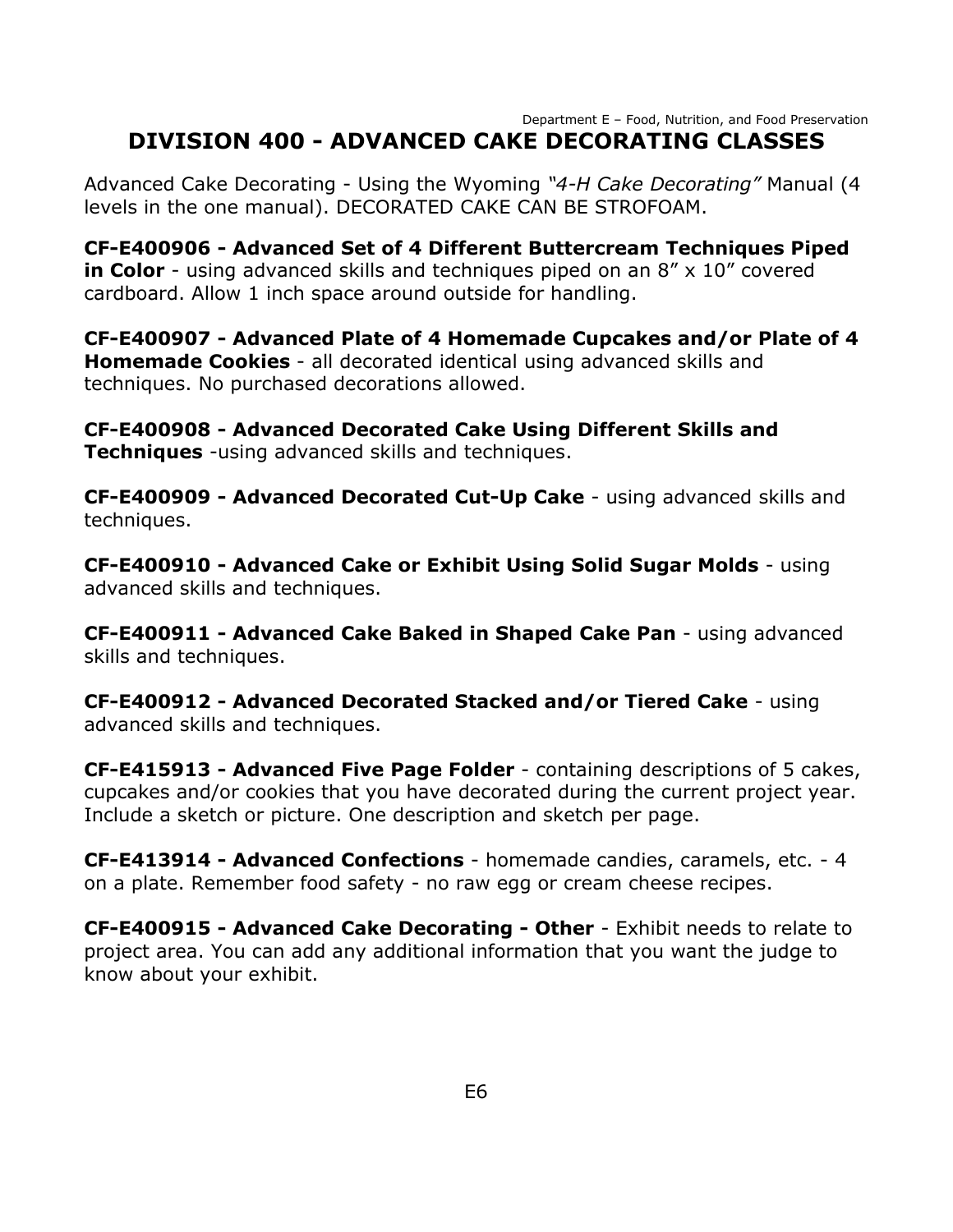#### Department E – Food, Nutrition, and Food Preservation **DIVISION 300 – YOUTH IN MOTION/HEALTH CLASSES**

<span id="page-7-0"></span>**CF-E300900 - YOUTH in Motion Activity Bag** – (SF258) - A duffle bag or backpack that the 4-H'er packs so that they are always prepared to be active and make healthy food choices. May include proper workout attire, a healthy beverage or snack, a notebook or goal sheet, etc. Make sure all items are clean, clearly labeled and explain why they are included in the Activity Bag. DO NOT put valuable items (i.e. electronics) in Activity Bag, instead use a picture of the item or include in the listing of items.

**CF-E300901 - YOUTH in Motion Healthy Lifestyle Interview** – (SF130) - Interview someone in your life that you admire that is physically active or has a healthy lifestyle. Why do they enjoy their exercise program or lifestyle choices? What are their goals? Why do you admire them? Maximum of two pages, one sided write up of an interview with someone who has an active exercise program or has a healthy lifestyle. Consider creativity and neatness. Mount on a 9" X 12" colored paper or poster board, or display in a binder. Include a picture of the person interviewed. (May be laminated to preserve exhibit.) Overall size of mounted exhibit should be no larger than 9 X 12 inches.

**CF-E300902 - YOUTH in Motion Healthy Snack** – (SF125) - See ideas for nonperishable snacks on page 36. Four cookies, bars, muffins, etc., on a paper plate, or at least 1 cup of mix (examples might include: granola bars, homemade crackers or chips). Supporting information to include recipe and why this snack might be considered a healthy snack.

**CF-E300903 - Health Poster, Notebook, or Scrapbook** - (SF122) - Include, using any means you wish, information about any topic. Examples: nutrition, physical fitness, sports injuries, physical development, weight control or eating disorders, dating, peer pressure, choosing not to smoke and/or use alcohol, skin safety, cancer, abuse, disabilities, friendships, families, decision making, problem solving, understanding advertising, behavior, TV violence, self-worth, beliefs, cultural differences, stress, study habits, time management, goal setting, careers, seat belts, home fire safety, first aid, etc.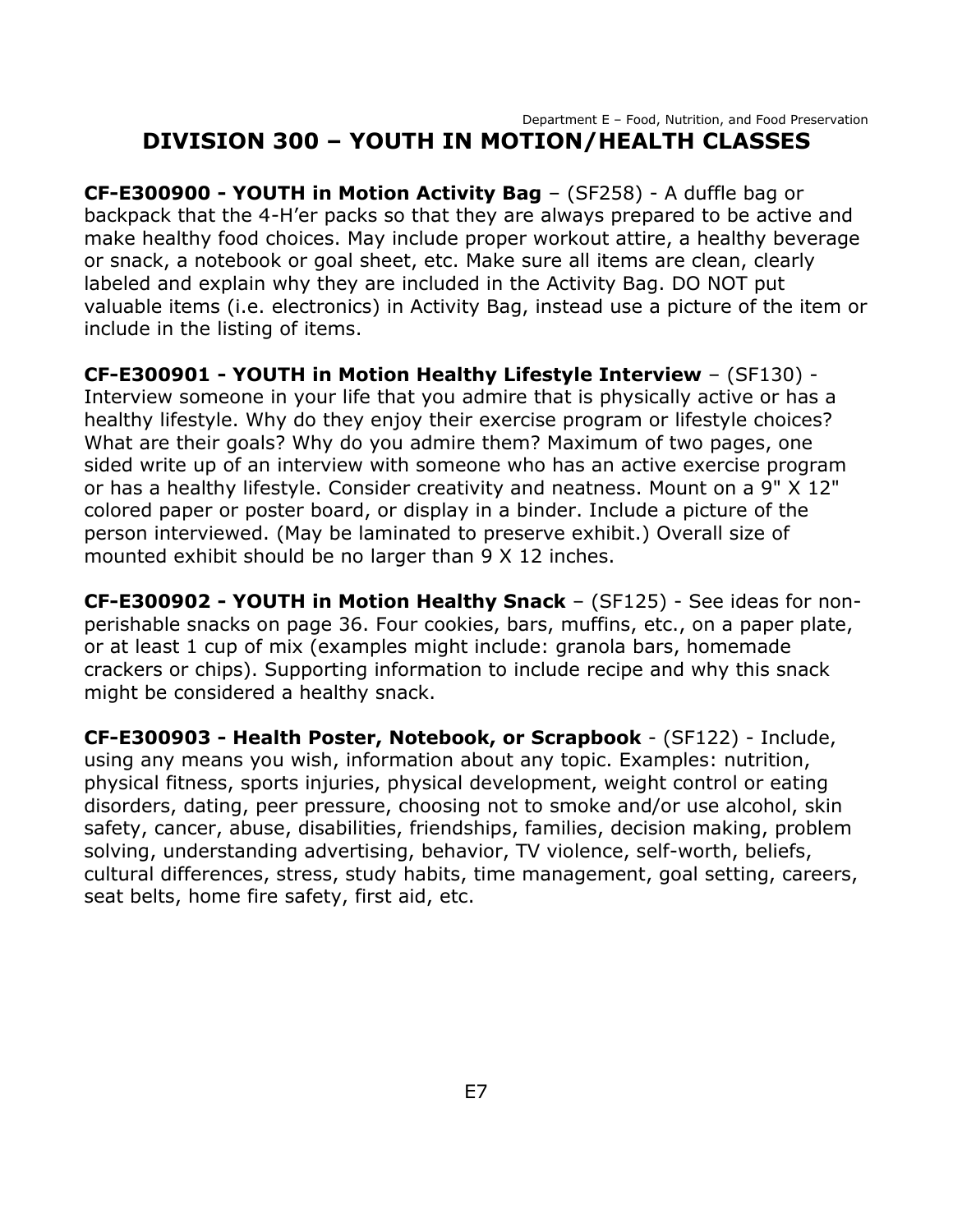Department E – Food, Nutrition, and Food Preservation **CF-E300904 - Healthy Lifetime Sports** - (SF122) - Exhibit may be a poster or foam core board or wood (not to exceed 22" x 30"), a notebook or a small display of an educational nature. Examples include (but not limited to): **Bicycle**  maintenance record of your bicycle; traffic law; road rules; safety (helmet selection, reflective clothing, etc.); appropriate handling skills; bike parts; journaling; your goals and learnings for the year and your plans for next year. **Bicycle Demonstration Display** - Exhibit may include 1) parts or system of a bicycle, 2) worn or broken parts or 3) a step by step procedure of how some repair or service job is performed. A limited number of photographs are acceptable. Actual parts or cut-away of parts are recommended. **Golf, Tennis or Bowling** equipment and supplies needed, diagram of a skill or term; your goals and learnings for the year; scoring; terms; safety; record of practice and scores of games played to show progress.

**CF-E300905 - YOUTH in Motion/Health - Other** - Exhibit needs to relate to project area. You can add any additional information that you want the judge to know about your exhibit.

## **DIVISION 401 – COOKING 101 CLASSES**

<span id="page-8-0"></span>**CF-E401901 - Cookies** – (SF118) - Any recipe, 4 on a paper plate.

**CF-E401902 - Muffins** – (SF127) - Any recipe, 4 on a paper plate.

**CF-E401903 - No Bake Cookies** – (SF121) - Any recipe, 4 on a paper plate.

**CF-E401904 - Bars** – (SF117, SF118, or SF120) - Any recipe made in pan and cut into bars or squares for serving, 4 on a paper plate. Examples: Granola Bars, Brownies, Cereal Bars, etc.

**CF-E401905 - Snack Mix** – (SF116) - Any recipe, at least 1 cup in self-sealing plastic bag.

**CF-E401906 - Cooking 101 - Other** - Exhibit needs to relate to project area. You can add any additional information that you want the judge to know about your exhibit.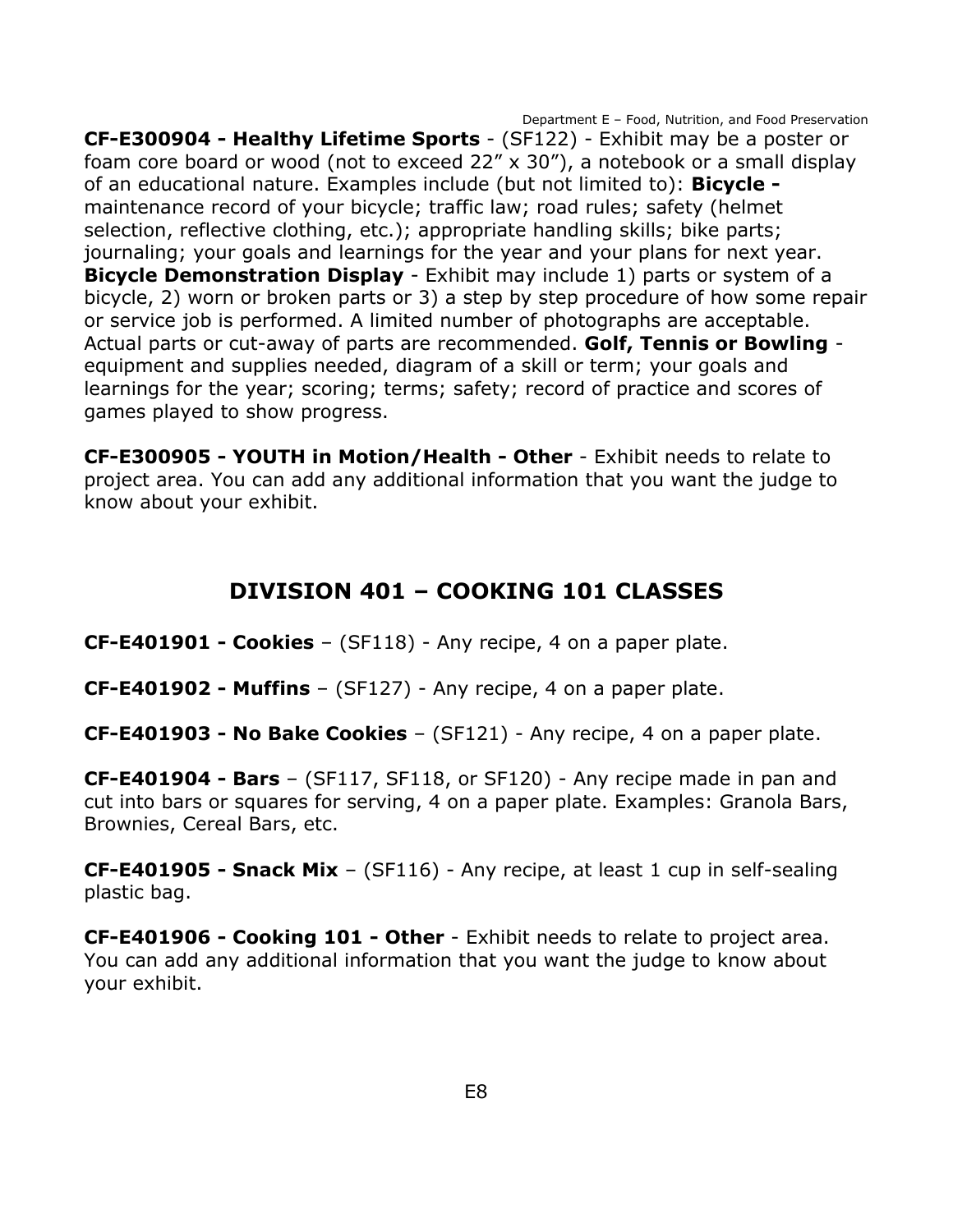#### Department E – Food, Nutrition, and Food Preservation **DIVISION 410 – COOKING 201 CLASSES**

<span id="page-9-0"></span>**SF-E410001 - Loaf Quick Bread** - (SF123) - Any recipe, at least ¾ of a standard loaf displayed on a paper plate. Quick bread is any bread that does not require kneading or rising time and does NOT include yeast. A standard quick bread loaf measures approximately 8½" x 4½" or 9" x 5". If mini-loaf pans are used for exhibit, two loaves must be presented for judging.

**SF-E410002 - Creative Mixes** - (SF142) - Any recipe, at least ¾ of baked product or 4 muffins/cookies on a paper plate or in a disposable pan. Baked item made from a mix (commercial or homemade mixes acceptable). Food product must have been modified to make a new or different baked item. Examples include poppy seed quick bread from a cake mix, cake mix cookies, sweet rolls made from readymade bread dough, monkey breads from biscuit dough, streusel coffee cake from a cake mix, etc. Write what you learned about making this product using a mix instead of a homemade recipe or recipe "from scratch". Does it make it better or easier to use a convenience product or mix? Why or why not?

**SF-E410003 - Biscuits or Scones -** (SF136) - Four biscuits or scones on a small paper plate. This may be any type of biscuit or scone: rolled, or dropped. Any recipe may be used, but it must be a non-yeast product baked from scratch.

**SF-E410004 - Healthy Baked Product** - (SF124) - Any recipe, at least ¾ of baked product or 4 muffins/cookies on a paper plate or in a disposable pan. Recipe must contain a fruit or vegetable as part of the ingredients (Ex. banana bars, cantaloupe quick bread, zucchini muffins, etc.).

**SF-E410005 - Coffee Cake** - (SF129) - Any recipe or shape, non-yeast product at least ¾ of baked product on a paper plate or in a disposable pan. Include menu for a complete meal where this recipe is served, following meal planning guidelines suggested in Cooking 201.

**SF-E410006 - Baking with Whole Grains** - (SF134) - Any recipe, at least ¾ of baked product or 4 muffins/cookies on a paper plate or in a disposable pan. Recipe must contain whole grains as part of the ingredients. (Ex. whole wheat applesauce bread, peanut butter oatmeal cookies, etc.)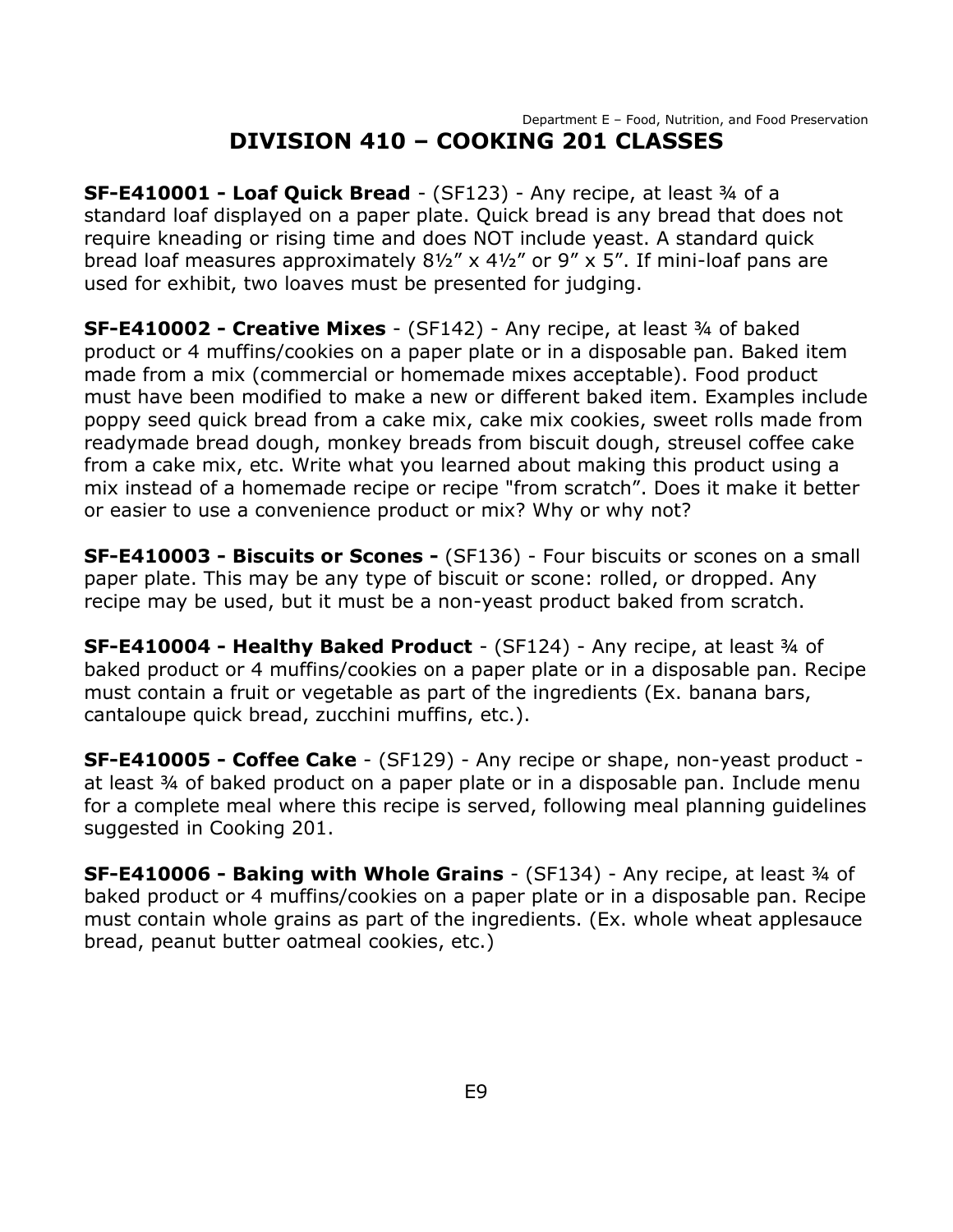**SF-E410007 - Non-Traditional Baked Product -** (SF133) - Exhibit must include a food product prepared using a non-traditional method (i.e. bread machine, cake baked in convection oven, baked item made in microwave, etc.) Entry must be at least ¾ baked product, or 4 muffins/cookies on a paper plate or in a disposable pan. Entry must include supporting information that discusses alternative preparation method and how it compares with traditional method.

**CF-E410900 - Cooking 201 - Other** - Exhibit needs to relate to project area. You can add any additional information that you want the judge to know about your exhibit.

# **DIVISION 411 – COOKING 301 CLASSES**

### <span id="page-10-0"></span>**Exhibit Rules**

1. Any bread item prepared or baked using a bread machine should be entered under the Cooking 201, Non-Traditional Baked Product. All exhibits made in the Cooking 301 or Cooking 401 projects must have been prepared without the assistance of a bread machine for mixing, raising, or baking of the food item.

**SF-E411001 - White Bread** - (SF138) - Any yeast recipe, at least ¾ of a standard loaf displayed on a paper plate.

**SF-E411002 - Whole Wheat or Mixed Grain Bread -** (SF138) - Any yeast recipe, at least 34 of a standard loaf displayed on a paper plate.

**SF-E411003 - Specialty Rolls** - (SF138) - Any yeast recipe, 4 rolls on a paper plate. May be sweet rolls, English muffins, kolaches, bagels, or any other similar recipe that makes individual portions.

**SF-E411004 - Dinner Rolls** - (SF138) - Any yeast recipe, 4 rolls on a paper plate. May be cloverleaf, crescent, knot, bun, bread sticks, or any other type of dinner roll.

**SF-E411005 - Specialty Bread** - (SF141) - Any yeast recipe, includes tea rings, braids, or any other full-sized specialty bread products. Must exhibit at least 34 of a full sized baked product.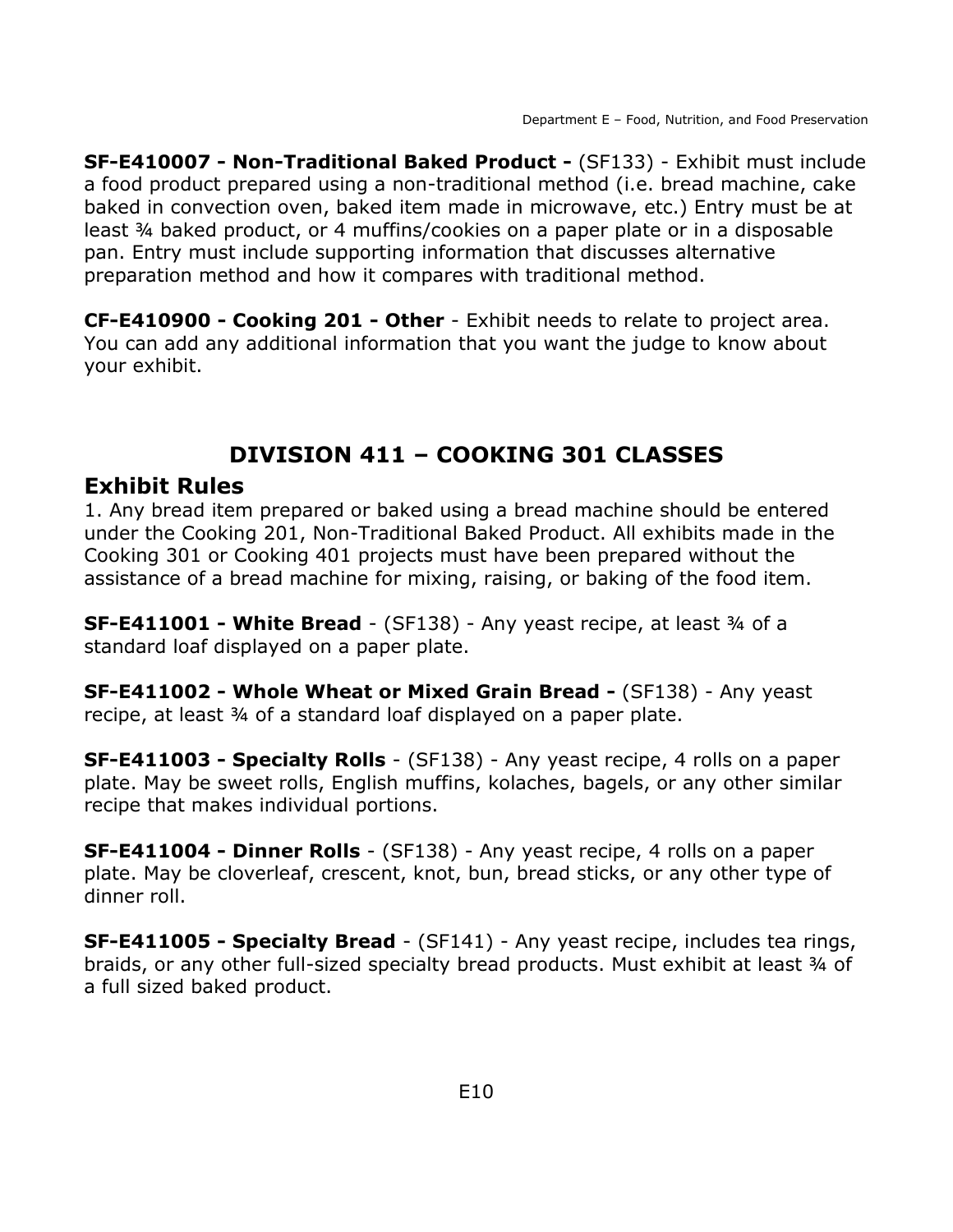Department E – Food, Nutrition, and Food Preservation **SF-E411006 - Shortened Cake** - (SF137) - NOT FROM A CAKE MIX! At least ¾ of the cake. Shortened cakes use fat for flavor and texture and recipes usually begin by beating fat with sugar by creaming, and include leavening agents in the recipe. Cake may be frosted with a non-perishable frosting (no cream cheese or egg white based frostings allowed).

**CF-E411900 - Cooking 301 - Other** - Exhibit needs to relate to project area. You can add any additional information that you want the judge to know about your exhibit.

## **DIVISION 412 – COOKING 401 CLASSES**

### <span id="page-11-0"></span>**Exhibit Rules**

1. Any bread item prepared or baked using a bread machine should be entered under the Cooking 201. All exhibits made in the Cooking 301 or Cooking 401 projects must have been prepared without the assistance of a bread machine for mixing, raising, or baking of the food item.

**SF-E412001 - Double Crust Fruit Pie** - (SF144) - Made with homemade fruit filling. No egg pastries or cream fillings. No canned fillings or premade pie crusts. May be a double crust, crumb, cut-out or lattice topping. Using an 8-or 9-inch disposable pie pan is recommended.

**SF-E412002 - Family Food Traditions** - (SF145) - Any recipe, at least ¾ of baked product or 4 muffins/cookies on a paper plate or in a disposable pan. Any baked item associated with family tradition and heritage. Entry must include (A) recipe, (B) tradition or heritage associated with preparing, serving the food, (C) where or who the traditional recipe came from.

**SF-E412003 - Ethnic Food Exhibit** - (SF146) - Any recipe, at least ¾ of baked product or 4 muffins/cookies on a paper plate. May be baked in a disposable pan. The name of the country, culture or region should be included as part of the supporting information with the recipe, as well as some background information about the country or culture the food item is representing.

**SF-E412004 - Candy** - (SF147) - Any recipe, 4 pieces of candy on a paper plate or ½ cup. No items containing cream cheese will be accepted (Example: cream cheese mints). Candy may be cooked or no cook; dipped, molded, made in the microwave or other methods of candy preparation. Recipe must be included.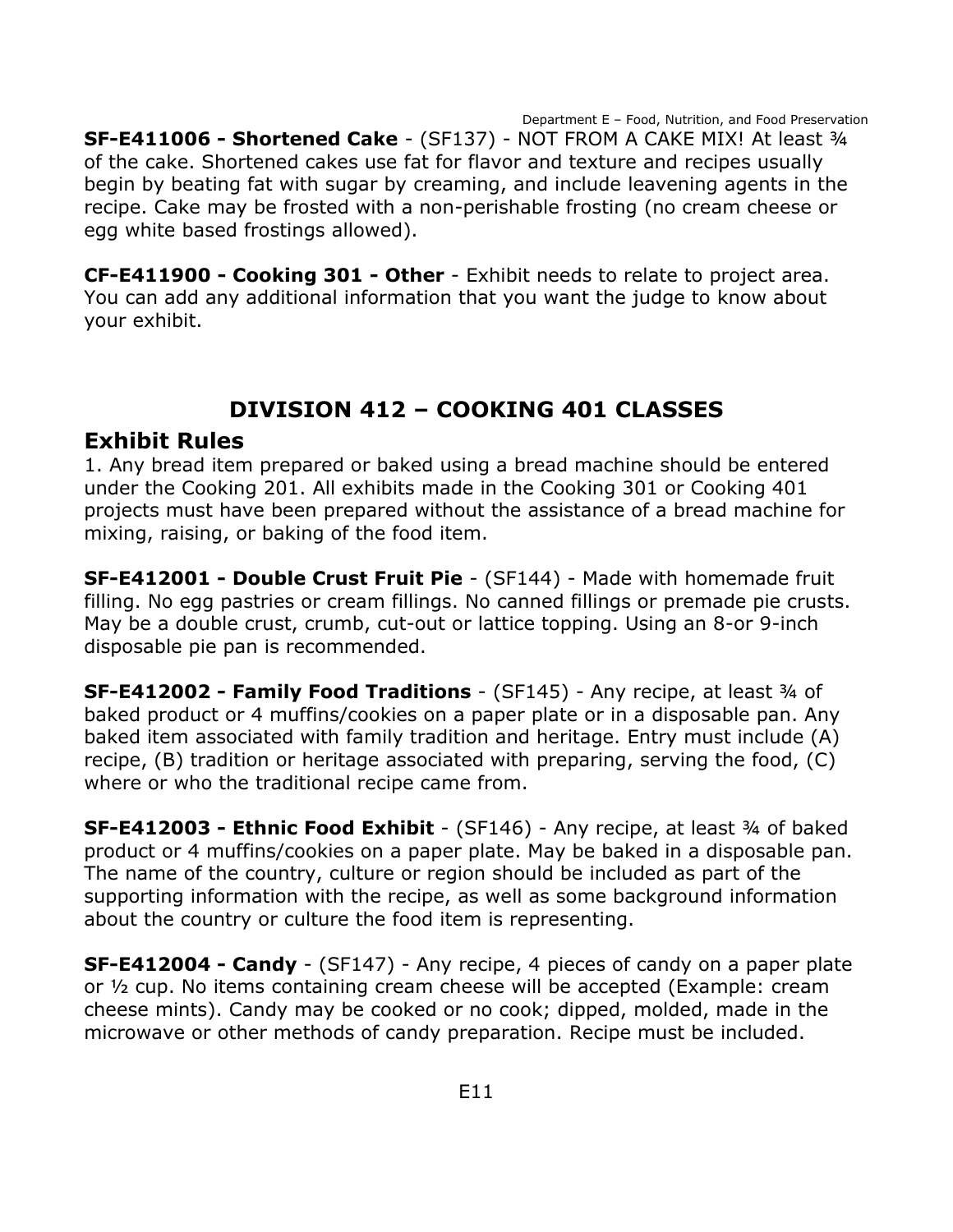Department E – Food, Nutrition, and Food Preservation **SF-E412005 - Foam Cake** - (SF138) original recipe (no mixes) of at least ¾ of the cake. Foam cakes are cakes that have a high ratio of eggs to flour and fall into three categories: angel food cakes or meringues; sponge or jelly roll cakes; and chiffon cakes. Cake may be frosted with a non-perishable frosting (no cream cheese or egg white based frostings allowed).

**SF-E412006 - Specialty Pastry** - (SF143) - Any recipe, at least ¾ of baked product or 4 muffins/cookies on a paper plate or in a disposable pan. Baked items such as pie tarts, puff pastry, phyllo doughs, biscotti, choux, croissants, Danish, strudels. Phyllo dough may be pre-made or from scratch. Pastries made with cream or egg based fillings will be disqualified.

**CF-E412900 - Cooking 401 - Other** - Exhibit needs to relate to project area. You can add any additional information that you want the judge to know about your exhibit.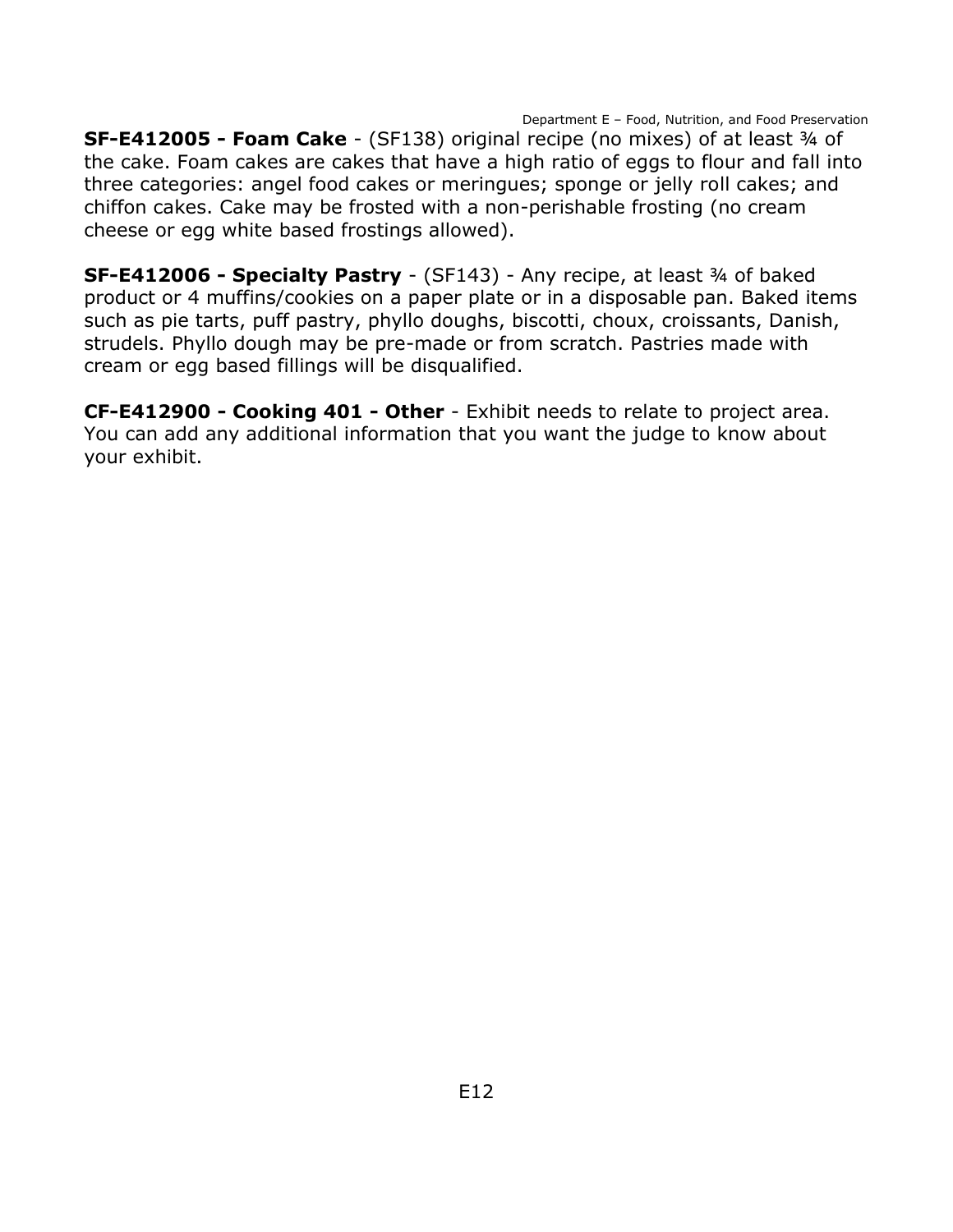#### Department E – Food, Nutrition, and Food Preservation **DIVISIONS 406, 407, 408, 414 - FOOD PRESERVATION**

### **Exhibit Rules**

**1. Processing Methods:** Current USDA processing methods and altitude adjustments must be followed for all food preservation**.** Jams, preserves and marmalades, fruit, tomatoes and pickled products must be processed in a boiling water bath. (Tomatoes may be processed in a pressure canner.) All non-acid vegetables and meats must be processed in a pressure canner. Improperly canned or potentially hazardous food items will be disqualified. Spoiled or unsealed container disqualifies entry.

Paraffin should not be used to seal canned goods. Open kettle canning (putting hot food in a jar, putting a lid on in and giving it no further processing) is not acceptable for any "canned" product.

Soup mixes and other foods with thickeners (like flour or starch), cream or milk, pasta/noodles, or rice are not permitted.

**2. Uniformity:** Jars do not need to be the same brand. Half pint jars may be used for jellies and preserves. The jars are not to be decorated in any way. Canning jars must be used - others will be disqualified. No one fourth pint jars allowed. Leave jar rings on for fair display, it helps protect the seal. **No zinc lids.**

**3. Current Project:** All canning must be the result of this year's 4-H project.

**4. Criteria For Judging:** Exhibits will be judged according to score sheets available at the Extension Office or at

[https://4hfairbook.unl.edu/fairbookview.php/rules.](https://4hfairbook.unl.edu/fairbookview.php/rules) Incomplete exhibits will be lowered a ribbon class. Canned food items not processed according to altitude in the county will be lowered one class ribbon. Check with the Extension Office for our county's altitude and how that affects food processing times and pounds of pressure.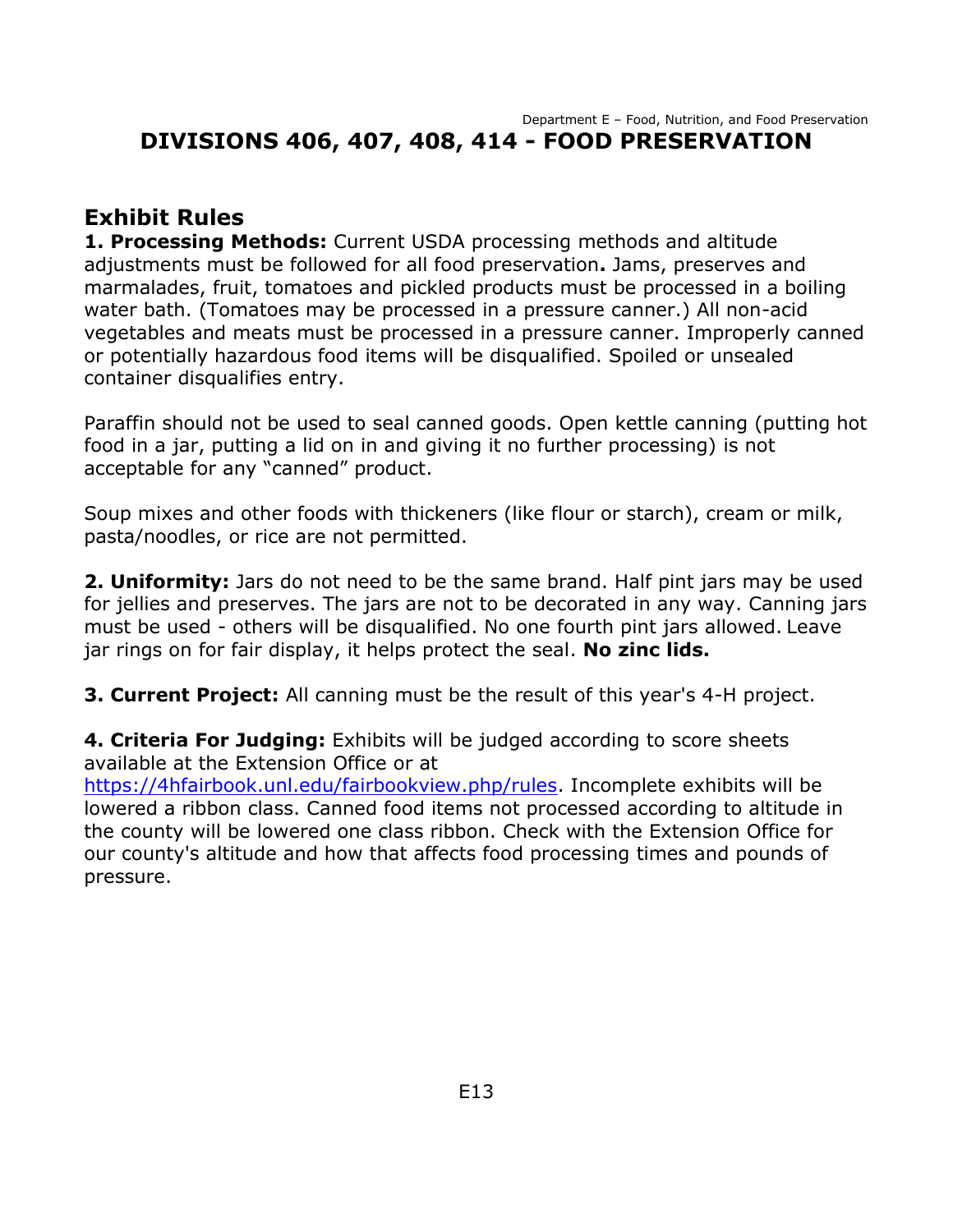Department E – Food, Nutrition, and Food Preservation

**5. Labeling:** Jars should be labeled with the name of the food item, name of the 4-H'er, county, and date of processing on the bottom of each jar. Each bag containing dried foods should also be labeled with the name of the food item, the name of the 4-H'er, county and drying date. Multiple dried food exhibits should be secured by a rubber band or "twisty" to keep exhibit containing the 3 self-sealing bags together.

**6. Recipe/Supporting Information:** Recipe must be included, may be handwritten, photocopied or typed. Commercially prepared seasoning mixes are not allowed. Current USDA guidelines for food preservation methods MUST be followed. Suggested sources of recipes include:

- 4-H Food Preservation Manuals (Freezing, Drying, Boiling Water Bath Canning, Pressure Canning)
- USDA Guide to Home Canning [https://nchfp.uga.edu/publications/publications\\_usda.html](https://nchfp.uga.edu/publications/publications_usda.html)
- Nebraska Extension's Food Website [https://food.unl.edu/food-safety:](https://food.unl.edu/food-safety) or Extension publications from other states
- Ball Blue Book (published after 2009) or online: <https://www.freshpreserving.com/recipes>

**7.** All exhibits must include the 4-H Food Preservation Card attached to the project as the required supporting information or include following information with exhibit:

- 1. Name of product
- 2. Date preserved
- 3. Method of preservation (pressure canner or water bath canner)
- 4. Type of pack (raw pack or hot pack)
- 5. Altitude (and altitude adjustment, if needed)
- 6. Processing time
- 7. Number of pounds of pressure (if pressure canner used)
- 8. Drying method and drying time (for dried food exhibits).
- 9. Recipe and source of recipe (if a publication, include name and date).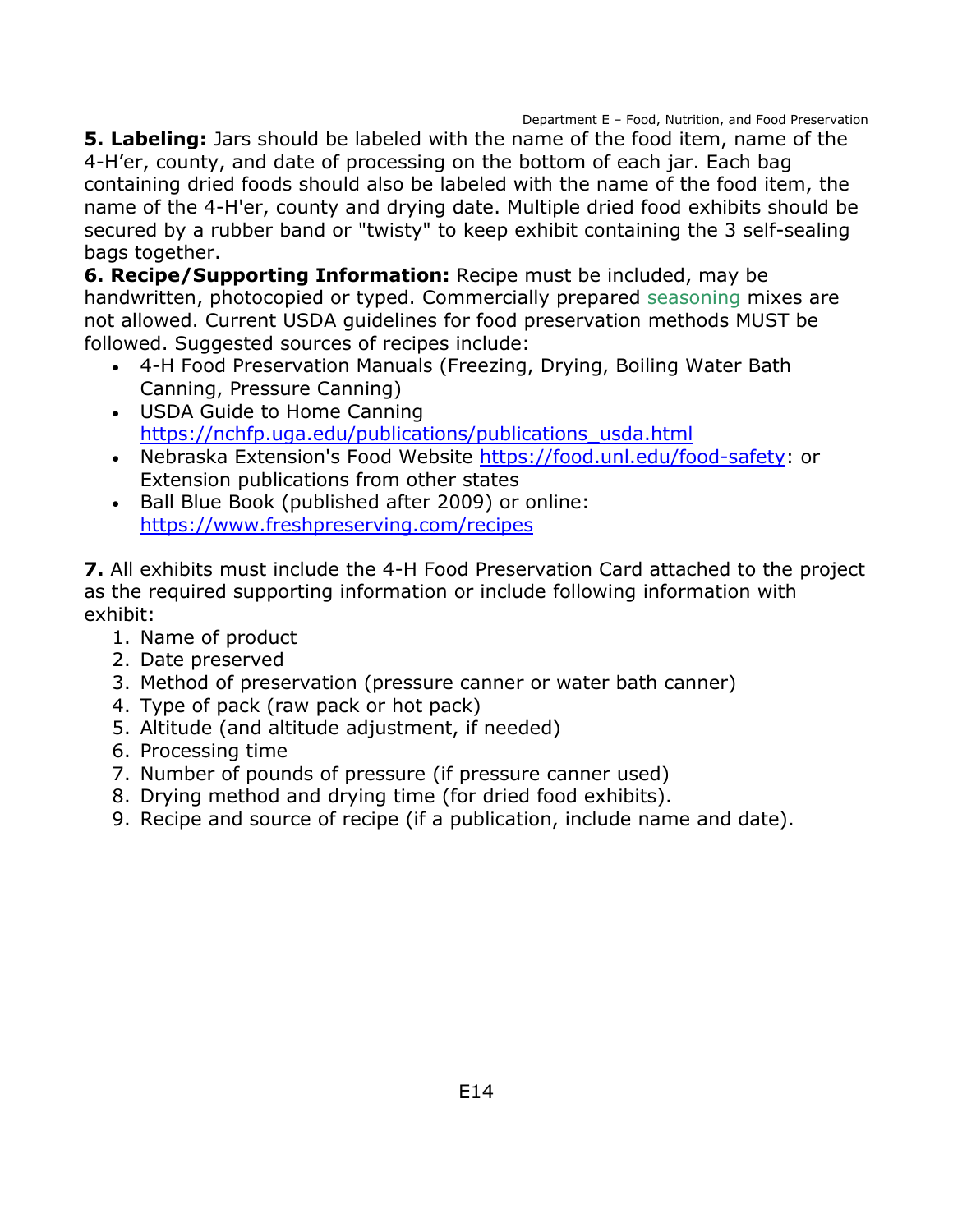Department E – Food, Nutrition, and Food Preservation

A prepared Food Preservation fill-in card (4 per page) is available at: [https://unl.box.com/s/qr0c8fv8vgrdwklg4ea7d72hv9lzhmhk.](https://unl.box.com/s/qr0c8fv8vgrdwklg4ea7d72hv9lzhmhk) **Download** the form and then you can type into this form on your computer and then print it.





|                                                   | <b>4-H Food Preservation Card</b>                                                                                     |  |
|---------------------------------------------------|-----------------------------------------------------------------------------------------------------------------------|--|
| (Please attach this card to each item preserved.) |                                                                                                                       |  |
|                                                   |                                                                                                                       |  |
|                                                   |                                                                                                                       |  |
|                                                   | Processing Method (check one):                                                                                        |  |
|                                                   | Boiling Water Canner, indicate type of pack (check one): ______raw pack OR ____hot pack                               |  |
|                                                   | Processing time: Altitude:                                                                                            |  |
|                                                   | Pressure Canner, indicate type of gauge (check one): __weighted gauge OR ___dial gauge                                |  |
|                                                   | Product was canned at _______________ pounds pressure at ________________ altitude.                                   |  |
|                                                   | Processing time: ____________________ packed hot: _______ or packed cold: ______                                      |  |
|                                                   |                                                                                                                       |  |
|                                                   | Dehydration: Dehydrator OR Other, please specify (ie: oven, solar, etc.):<br>Approximate drying time: _______________ |  |
|                                                   |                                                                                                                       |  |

Include instructions/recipe for product on back of this card. 4-H'ers must include the source of the recipe/instructions. 4-H'ers must use approved USDA recipes/instructions. Include pre-treatment for dried products.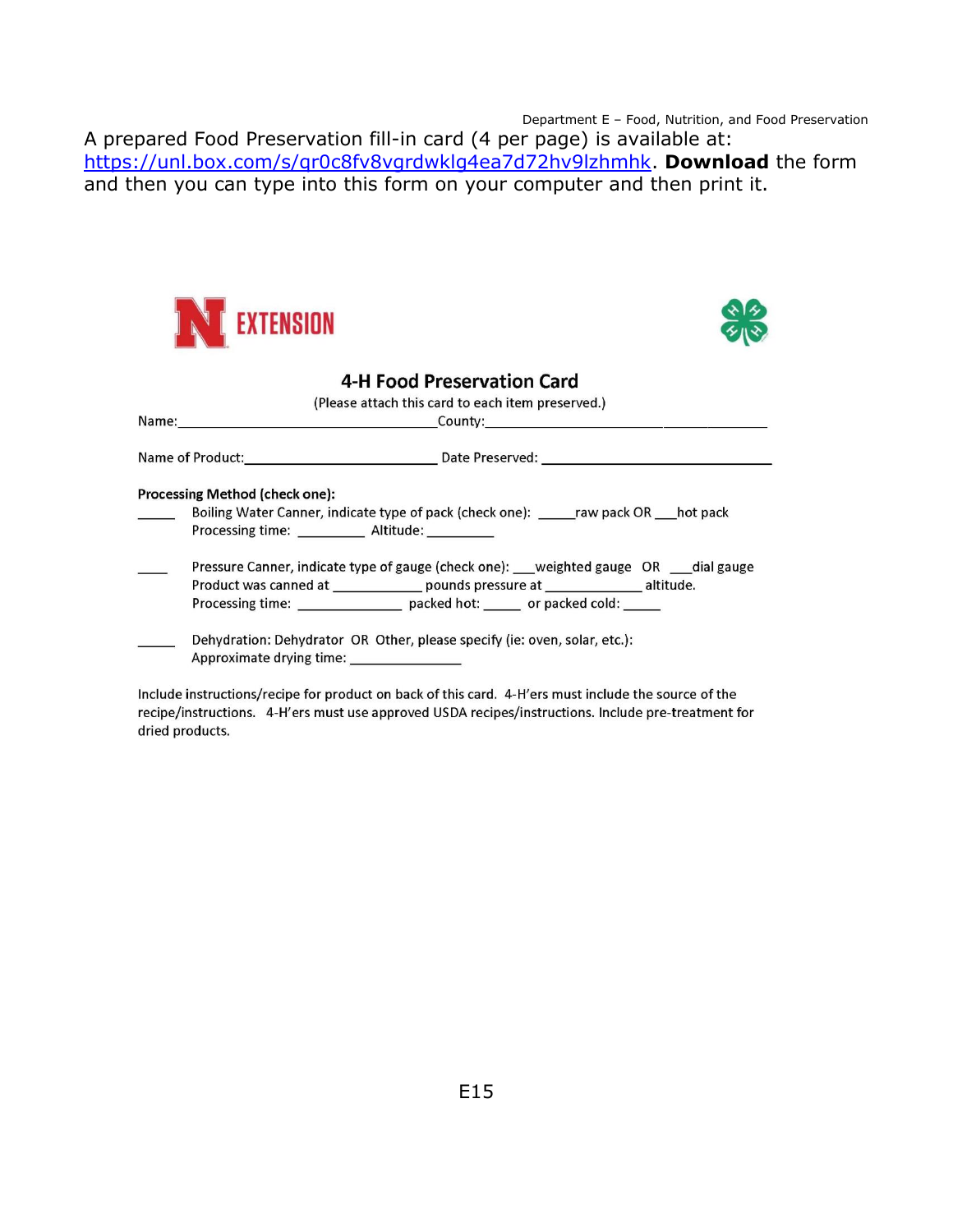

Figure 1. Altitude ranges in Nebraska.

Map was prepared by Les Howard, cartographer, UNL School of Natural Resources



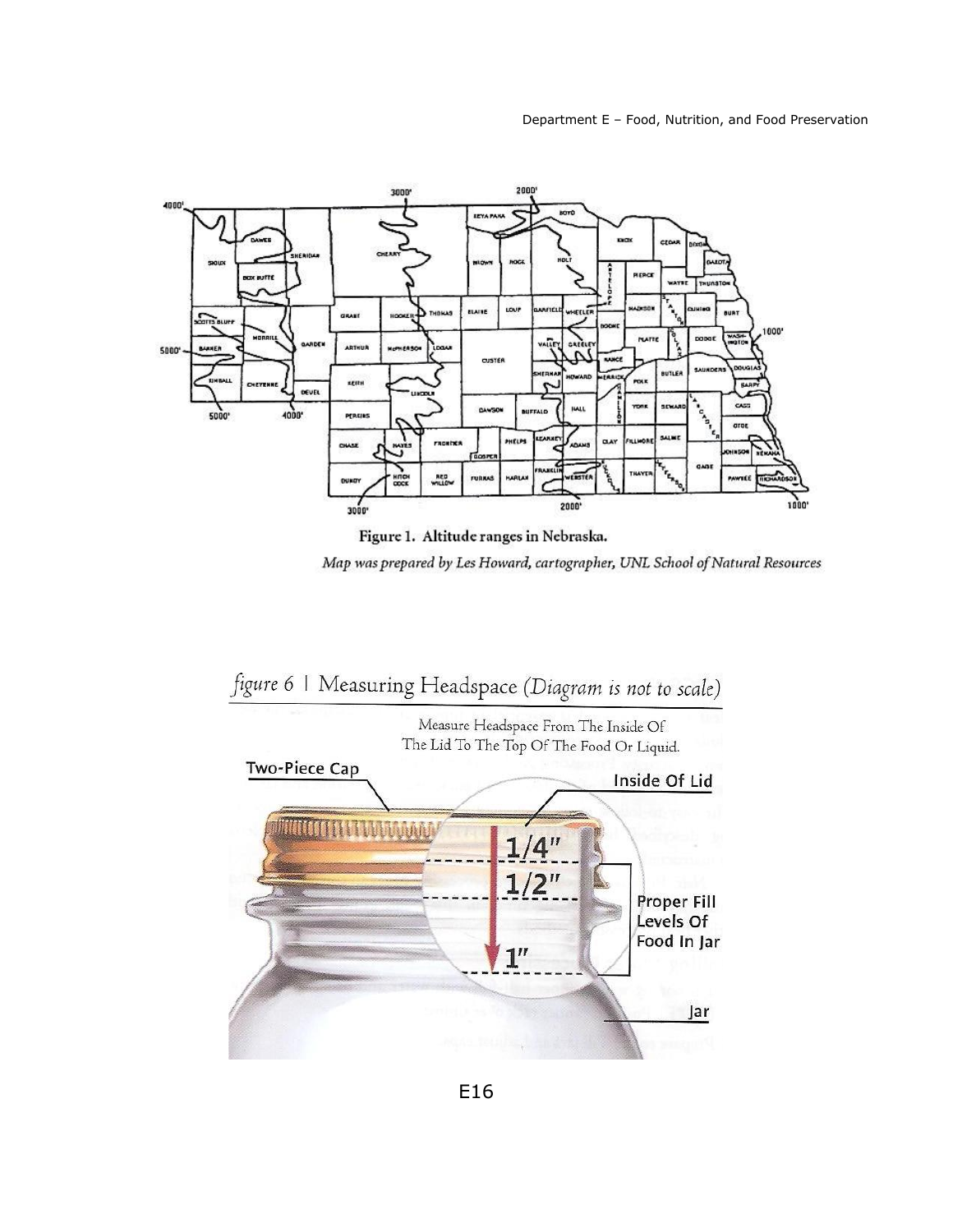#### **Information on Fruit Spreads**

What is the difference between jam and jelly? Marmalade and preserves? All of these fruit spreads have four basic ingredients: fruit, sugar, acid and pectin. The method of preparing and cooking the ingredients is what makes the difference.

**Jelly** uses strained juice from fresh fruit. The end product has a clear, shimmering appearance. It holds its shape when removed from the jar yet spreads easily.

**Jam** requires crushed or chopped fruit. Jam is cooked until it rounds up in a spoon. Jam should be slightly firm. It will not retain its shape. Jam is less firm than jelly. Thickness results from cooking the excess liquid out. Prepare jam in small batches and cook rapidly.

**Preserves** contain whole fruit or large pieces of fruit suspended in thick syrup. The fruit retains its shape. Use a pan with a wide opening and work in small batches.

**Marmalades** are jellies with pieces of fruit, pulp and peel suspended throughout. When preparing the fruit, leave some of the white pith that is next to the peel. The white pith is high in pectin, which makes the jelly "jel". Marmalades are cooked rapidly until close to the jellying point.

**Conserves** are jam-like mixtures of two fruits. Prepare them in small batches and cook rapidly after the sugar has dissolved.

**Fruit batters** are smooth, thick spreads created by cooking fruit pulp and sugar slowly to the desired consistency. Spices are often added to complement fruit flavors.

Regardless of the type of fruit spread you prepare, use a test recipe and do not adjust the proportions of ingredients. You may end up with a unique product. And remember, according to the USDA, fruit spreads must be processed in a boiling water bath. The use of paraffin is NOT recommended.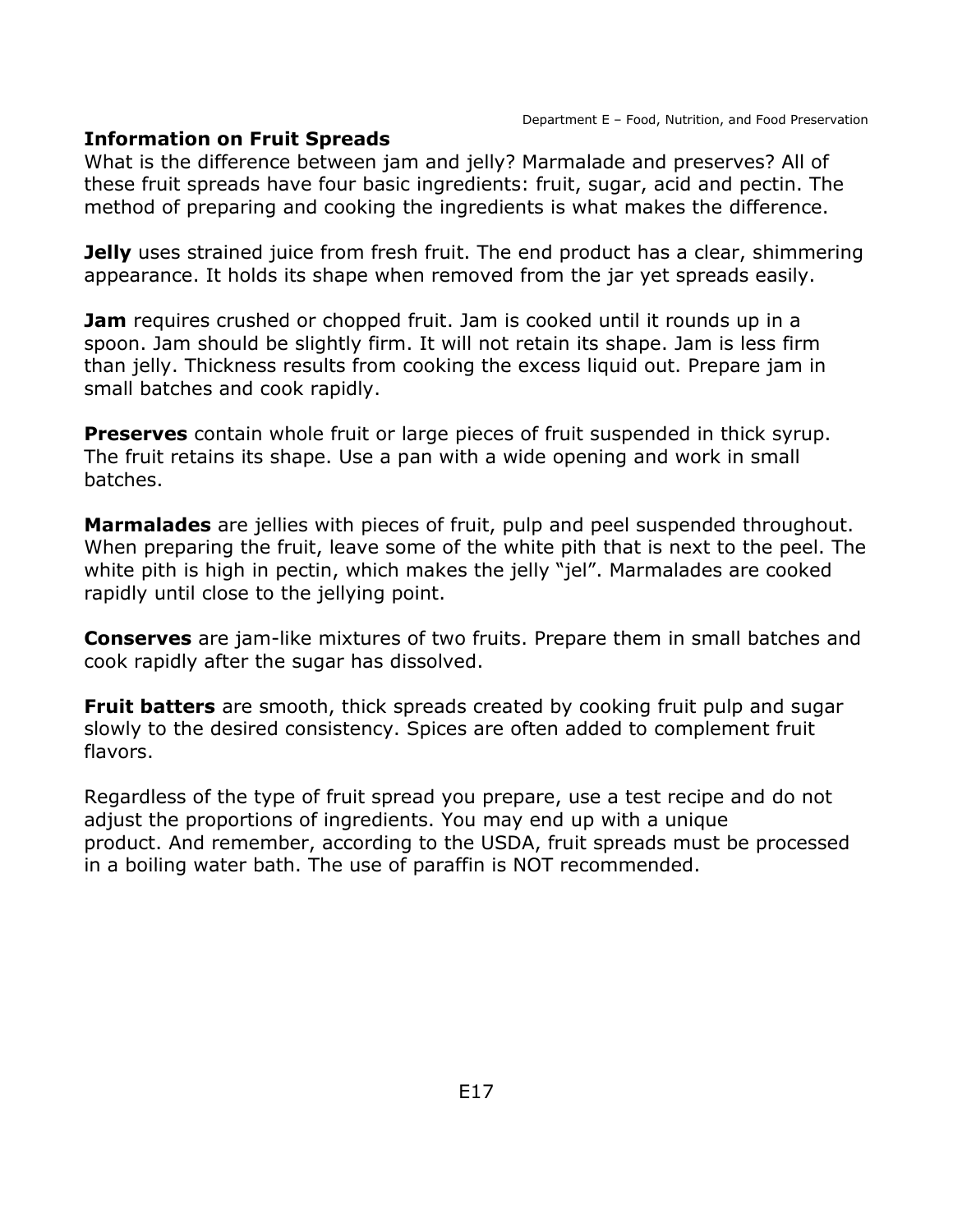#### Department E – Food, Nutrition, and Food Preservation **DIVISION 406 - UNIT 1 FREEZING CLASSES**

<span id="page-18-0"></span>**SF-E406001 - Baked Item Made with Frozen Produce** - (SF155) - Any recipe, at least ¾ of baked product or 4 muffins/cookies on a paper plate. May be baked in a disposable pan. Recipe MUST include a food item preserved by the freezing method done by the 4-H'er. Ex. Peach pie, blueberry muffins, zucchini bread, etc.). Supporting information must include both the recipe for the produce that was frozen as part of this project AND the baked food item.

**CF-E406900 - Food Preservation - Freezing - Other** - Exhibit needs to relate to project area. Suggested exhibits: educational poster showing different methods of freezing foods, freezer inventory, pros/cons of freezer packaging, your collection of favorite recipes that include your frozen food (s) as an ingredient, etc. You can add any additional information that you want the judge to know about your exhibit.

# **DIVISION 407 - UNIT 2 DRYING CLASSES**

<span id="page-18-1"></span>**SF-E407001 - Dried Fruits** - (SF154) - Exhibit 3 different examples of 3 different dried fruits. Place each dried fruit food (6-10 pieces of fruit, minimum ¼ cup) in separate self-sealing bags. Use a rubber band or "twisty" to keep exhibit together.

**SF-E407002 - Fruit Leather** - (SF154) - Exhibit 3 different examples of 3 different fruit leathers. Place a 3-4" sample of each fruit together in separate selfsealing bags. Use a rubber band or "twisty" to keep exhibit together.

**SF-E407003 - Vegetable Leather** - (SF154) - Exhibit 3 different examples of 3 different vegetable or vegetable/fruit leather combo. Place a 3-4" sample of each leather together in separate self-sealing bags. Use a rubber band or "twisty" to keep exhibit together.

**SF-E407004 - Dried Vegetables** - (SF149) - Exhibit 3 different samples of 3 different dried vegetables. Place each food (¼ cup of each vegetable) in a separate self-sealing bag. Use a rubber band or "twisty" to keep exhibit together.

**SF-E407005 - Dried Herbs** - (SF149) - Exhibit 3 different samples of 3 different dried herbs. Place each food (¼ cup of each herb) in a separate self-sealing bag. Use a rubber band or "twisty" to keep exhibit together.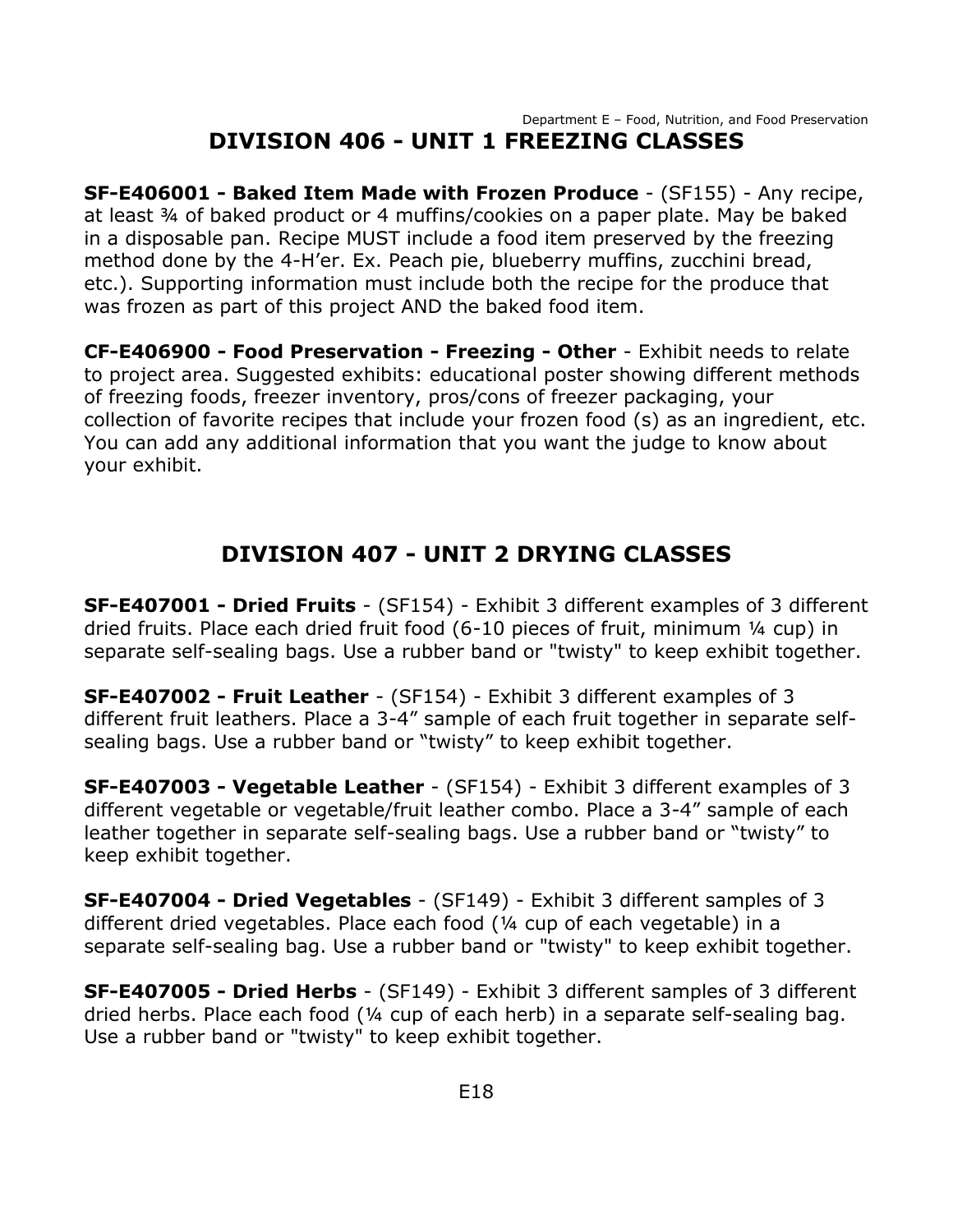Department E – Food, Nutrition, and Food Preservation **SF-E407006 - Baked Item Made with Dried Produce/Herbs** - (SF156) - Any recipe, at least ¾ of baked product or 4 muffins/cookies on a paper plate or in a disposable pan. Recipe MUST include a dried produce/herb item made by the 4- H'er. Ex. Granola bar made with dried fruits, dried cranberry cookies, Italian herb bread, lemon thyme cookies. Supporting information must include both the recipe for the dried produce/herb AND the baked food item.

**CF-E407900 - Food Preservation - Drying - Other** - Exhibit needs to relate to project area. Suggested exhibits: educational poster showing different methods of drying foods, pretreatment methods, pros/cons of storage containers, your collection of favorite recipes that include your dried food (s) as an ingredient, etc. You can add any additional information that you want the judge to know about your exhibit.

## <span id="page-19-0"></span>**DIVISION 408 - UNIT 3 BOILING WATER CANNING CLASSES**

**SF-E408001 - 1 Jar Fruit Exhibit** - (SF150) - Exhibit one jar of a canned fruit. Entry must be processed in the boiling water bath according to current USDA recommendations.

**SF-E408002 - 3 Jar Fruit Exhibit** - (SF150) - Exhibit 3 jars of different canned fruits. May be three different techniques for same type of product, ex. Applesauce, canned apples, apple pie filling, etc. Entry must be processed in the boiling water bath according to current USDA recommendations.

**SF-E408003 - 1 Jar Tomato Exhibit** - (SF150) - Exhibit one jar of a canned tomato product. Entry must be processed in a boiling water bath according to current USDA recommendations.

**SF-E408004 - 3 Jar Tomato Exhibit** - (SF150) - Exhibit 3 jars of different canned tomato products (salsa, sauces without meats, juice, stewed, etc.). Entry must be processed in a boiling water bath according to current USDA recommendations.

**SF-E408005 - 1 Jar Pickled Exhibit** - (SF150) - One jar of a pickled and/or fermented product. Entry must be processed in the boiling water bath according to current USDA recommendations.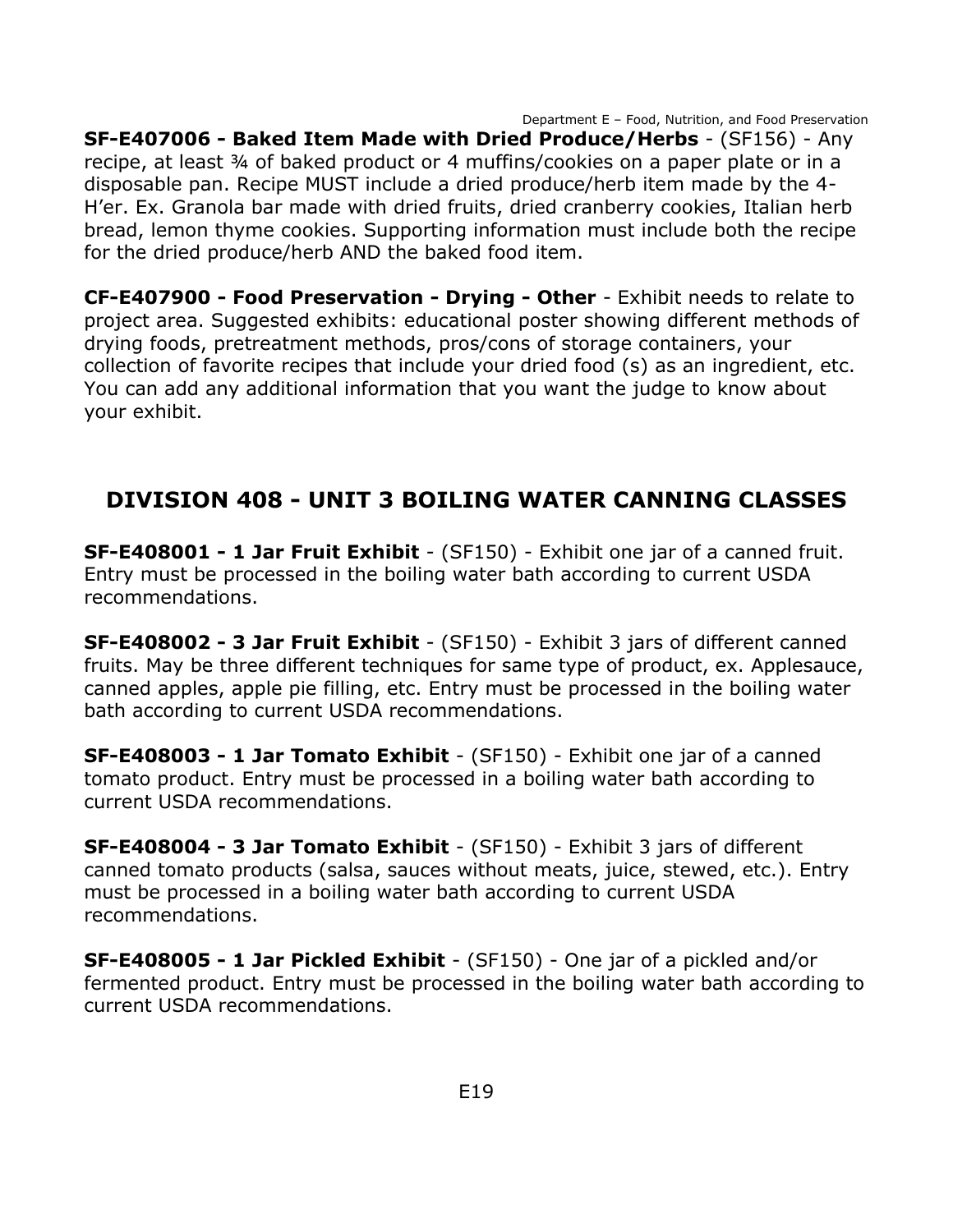Department E – Food, Nutrition, and Food Preservation **SF-E408006 - 3 Jar Pickled Exhibit -** (SF150) - Exhibit 3 jars of different kinds of canned pickles and/or fermented products. Entry must be processed in the boiling water bath according to current USDA recommendations.

**SF-E408007 - 1 Jar Jelled Exhibit -** (SF153) - Exhibit one jar of a jam, jelly or marmalade. Entry must be processed in the boiling water bath according to current USDA recommendations.

**SF-E408008 - 3 Jar Jelled Exhibit** - (SF153) - Exhibit 3 different kinds of jelled products. Entry may be made up of either pints or half pints (but all jars must be the same size). Entry must be processed in the boiling water bath according to current USDA recommendations.

**CF-E408900 - Food Preservation - Boiling Water Canning - Other** - Exhibit needs to relate to project area. Suggested exhibits: educational poster showing proper equipment for boiling water canning, explain differences between raw and hot pack; with or without pectin, altitude and adjustments, your collection of favorite recipes that include your preserved food (s) as an ingredient, etc. You can add any additional information that you want the judge to know about your exhibit.

# <span id="page-20-0"></span>**DIVISION 414 - UNIT 4 PRESSURE CANNING CLASSES**

**SF-E414001 - 1 Jar Vegetable or Meat Exhibit** - (SF150) - Exhibit one jar of a canned vegetable or meat. Include only vegetables or meats canned in a pressure canner according to current USDA recommendations.

**SF-E414002 - 3 Jar Vegetable Exhibit** - (SF150) - Exhibit 3 jars of different kinds of canned vegetables. Include only vegetables canned in a pressure canner according to current USDA recommendations.

**SF-E414003 - 3 Jar Meat Exhibit** - (SF150) - Exhibit 3 jars of different kinds of canned meats. Include only meats canned in a pressure canner according to current USDA recommendations.

**SF-E414004 - Quick Dinner** - (SF151) - Exhibit a minimum of 3 jars to a maximum of 5 jars plus menu. Meal should include 3 canned foods that can be prepared within an hour. List complete menu on a 3" X 5" file card and attach to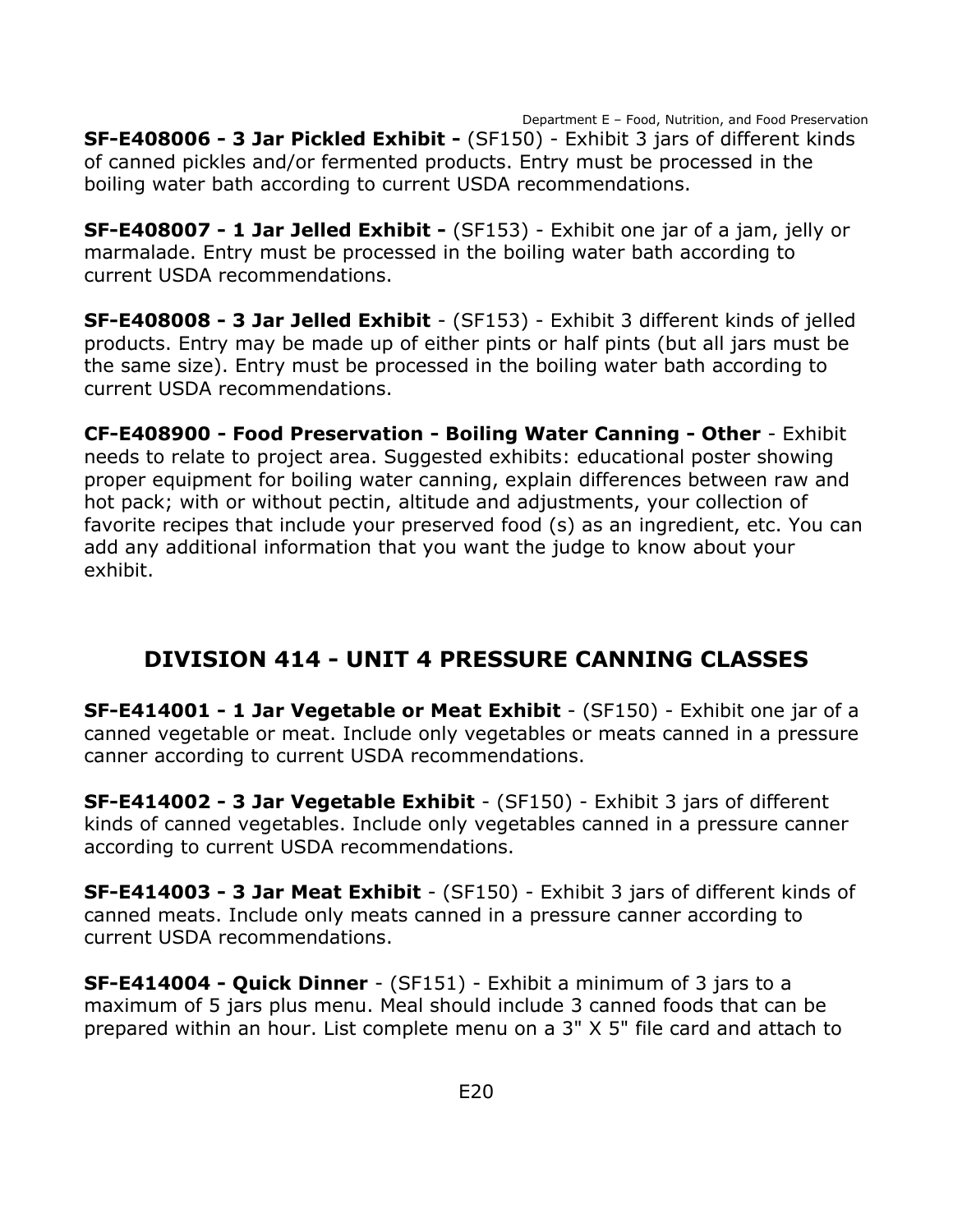Department E – Food, Nutrition, and Food Preservation one of the jars. Entry must be processed according to current USDA recommendations.

**SF-E414005 - 1 Jar Tomato Exhibit** - (SF150) - Exhibit one jar of a canned tomato product. Entry must be processed in a pressure canner according to current USDA recommendations.

**SF-E414006 - 3 Jar Tomato Exhibit** - (SF150) - Exhibit 3 jars of different canned tomato products (salsa, sauces without meats, juice, stewed, etc.). Entry must be processed in a pressure canner according to current USDA recommendations.

**CF-E414900 - Food Preservation - Pressure Canning - Other** - Exhibit needs to relate to project area. Suggested exhibits: educational poster showing proper equipment for pressure canning, parts of pressure canner and proper process for using it, explain differences between raw and hot pack; altitude and adjustments, your collection of favorite recipes that include your preserved food (s) as an ingredient, etc. You can add any additional information that you want the judge to know about your exhibit.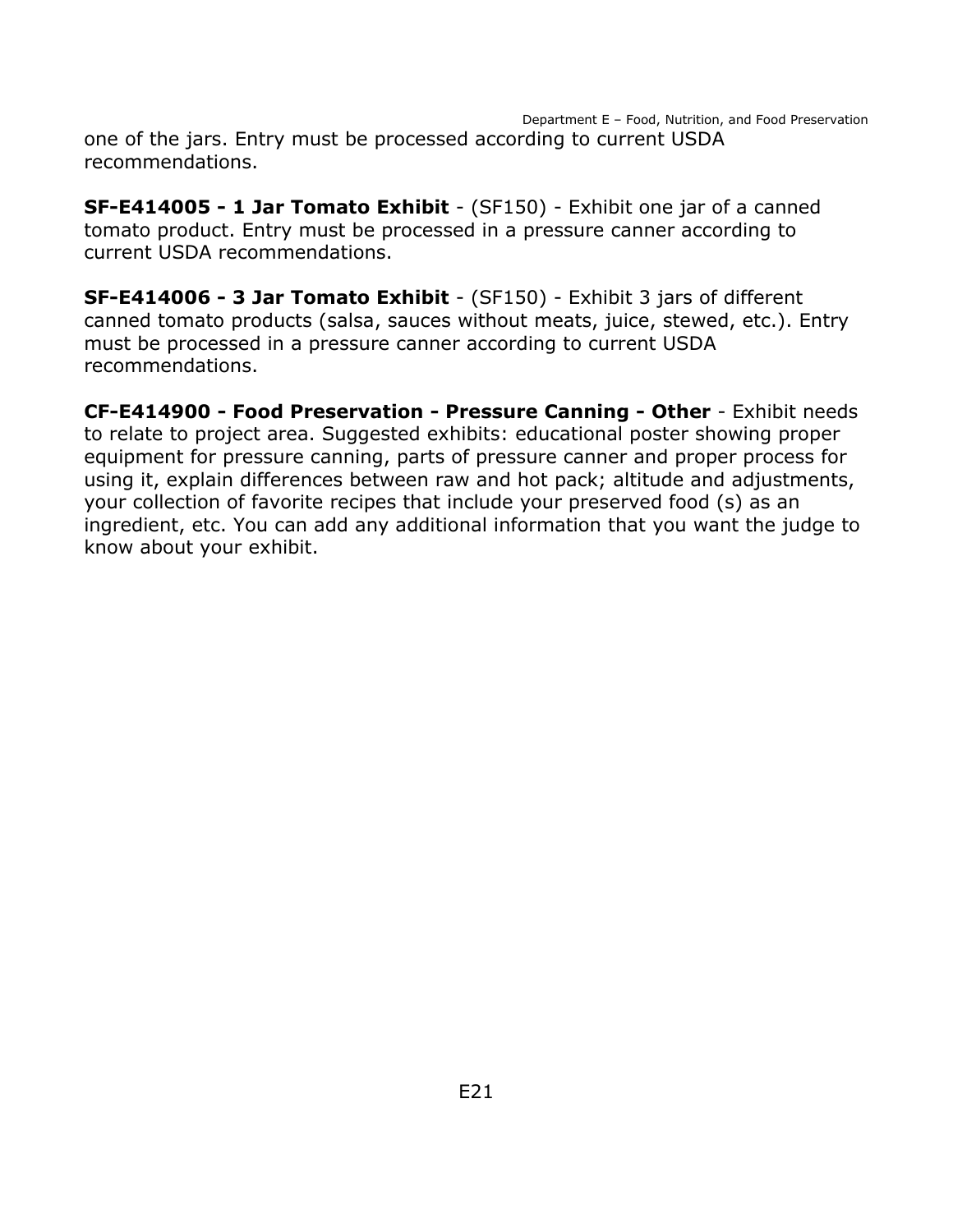## **DEPARTMENT E - SAFETY**

<span id="page-22-0"></span>In this category 4-H'ers have the opportunity to create exhibits about all-terrain vehicles, fire, and tractor safety. In addition, participants can also create informational exhibits about basic safety strategies. Through involvement in this category, 4-H'ers will be better educated about personal safety and have the knowledge base to educate others about safety. For more resources and materials in this category refer to the resource section at the bottom of the page.

### **Rules**

For general rules see the [General Rules and Regulations Section of the Fair Book](https://unl.box.com/s/e7w1cmzwit0us89x96k1h2gdrs51dsy2)

### **Eligibility**

All static exhibits must have received a purple ribbon at the county fair to advance to the State Fair.

## **Quota**

**County Entries** -No limit to number of exhibits per class unless otherwise noted in class description.

**State Fair** - State Fair has limits to entries per exhibitor and could be different in each division (please refer to the Nebraska State Fair Book).

### **Scoresheets, Forms, and Contest Study Materials**

Scoresheets, forms, contest study materials, and additional resources can be found at [https://go.unl.edu/ne4hsafety.](http://go.unl.edu/ne4hsafety)

### **State Fair Special Awards**

Premier 4-H Science Award - Premier 4-H Science Award is available in this area. Visit here for more details<https://4h.unl.edu/fairbook/premier-science-award>

### **Resources**

To find the youth and leader resources associated with this project area go to [https://4hcurriculum.unl.edu/.](https://4hcurriculum.unl.edu/) Use the search box to search by curriculum area.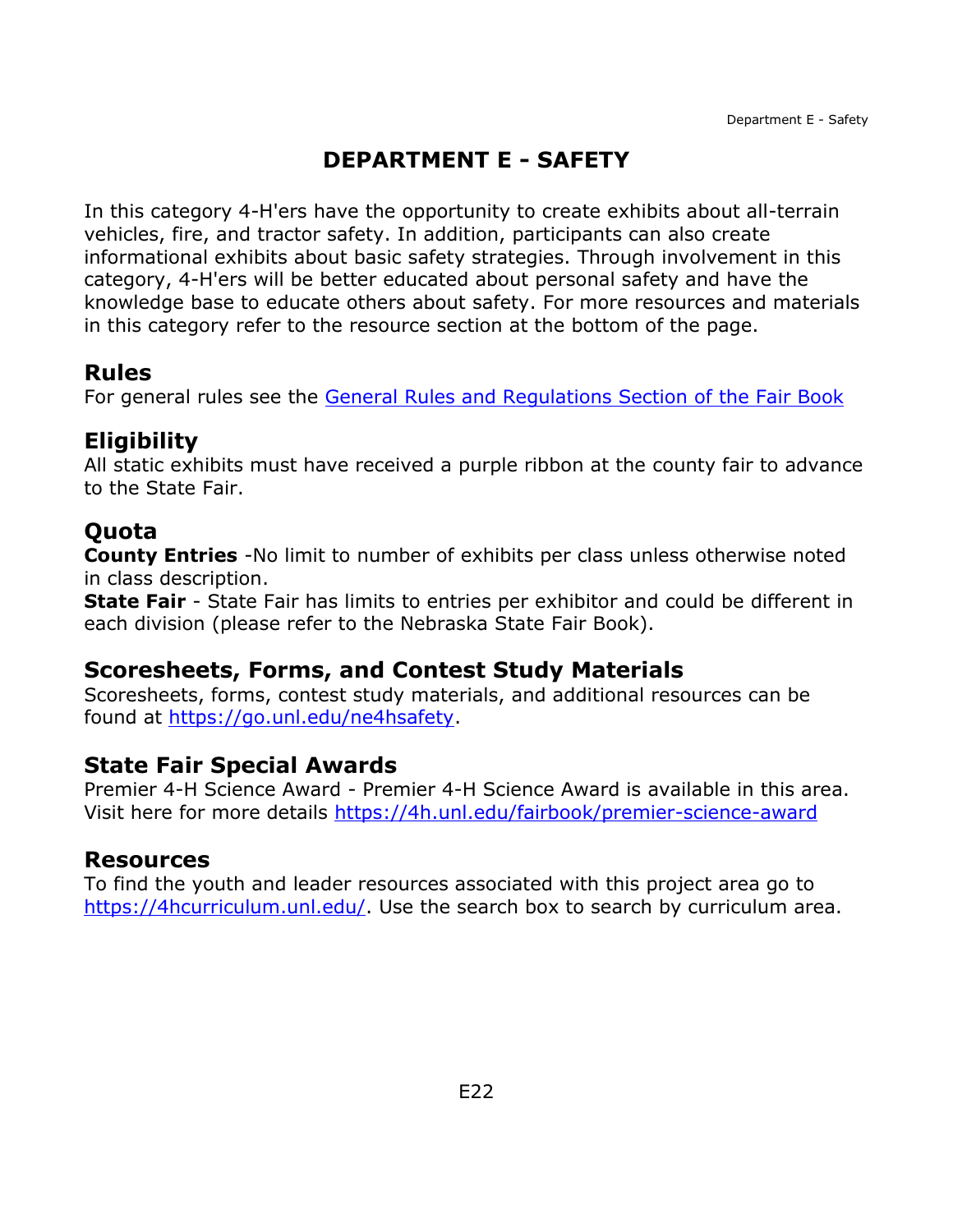### **DIVISION 440 - SAFETY CLASSES**

<span id="page-23-0"></span>**SF-E440001 - First Aid Kit** – (SF110) - A first aid kit is a good way to organize supplies in an emergency. The kit should be assembled in a container appropriate for the kit's intended use. A description of where the kit will be stored and examples of specific emergencies for that situation should be included in the exhibit. The kit should include a written inventory and purpose statement for included items. Items should cover the following areas: airway and breathing, bleeding control, burn treatment, infectious disease protection, fracture care and miscellaneous supplies. Use Citizen Safety manual, 4-H 425, pages 6 & 7 for guidance.

- Kits containing any of the following will be automatically disqualified:
	- a. Prescription medications. (If the kit's purpose is to provide medication for someone with special needs, explain in the written description and inventory, but remove the medication.)
	- b. Materials with expiration dates on or before the judging date. (This includes sterile items, non-prescription medications, ointments, salves, etc. Articles dated month and year only are considered expired on the last day of that month.)
	- c. Any controlled substance.

**SF-E440002 - Disaster Kit (Emergency Preparedness)** – (SF111) - Disaster kits must contain the materials to prepare a person or family for emergency conditions caused by a natural or man-made incident. Selection of materials is left to the exhibitor. Family or group kits must have enough material or items for each person. A description of the kit's purpose, the number of people supported and a list of contents is required. Youth are encouraged to test their kit by challenging their family to try to survive using only the included materials for the designated time. If tested, share that experience in kit documentation. Please include an explanation of drinking water needs for your disaster kit. Do not bring actual water to the fair in the kit.

**SF-E440003 - Safety Scrapbook** – (SF292) - The scrapbook must contain 15 news articles from print and/or internet sources about various incident types. Mount each clipping on a separate page accompanied by a description of events leading to the incident and any measures that might have prevented it. The Scrapbook should be bound in a standard size hardcover binder or notebook for 8 <sup>1/2"</sup> X 11" size paper. Correct sentence structure, readability and thorough explanations are an important part of judging.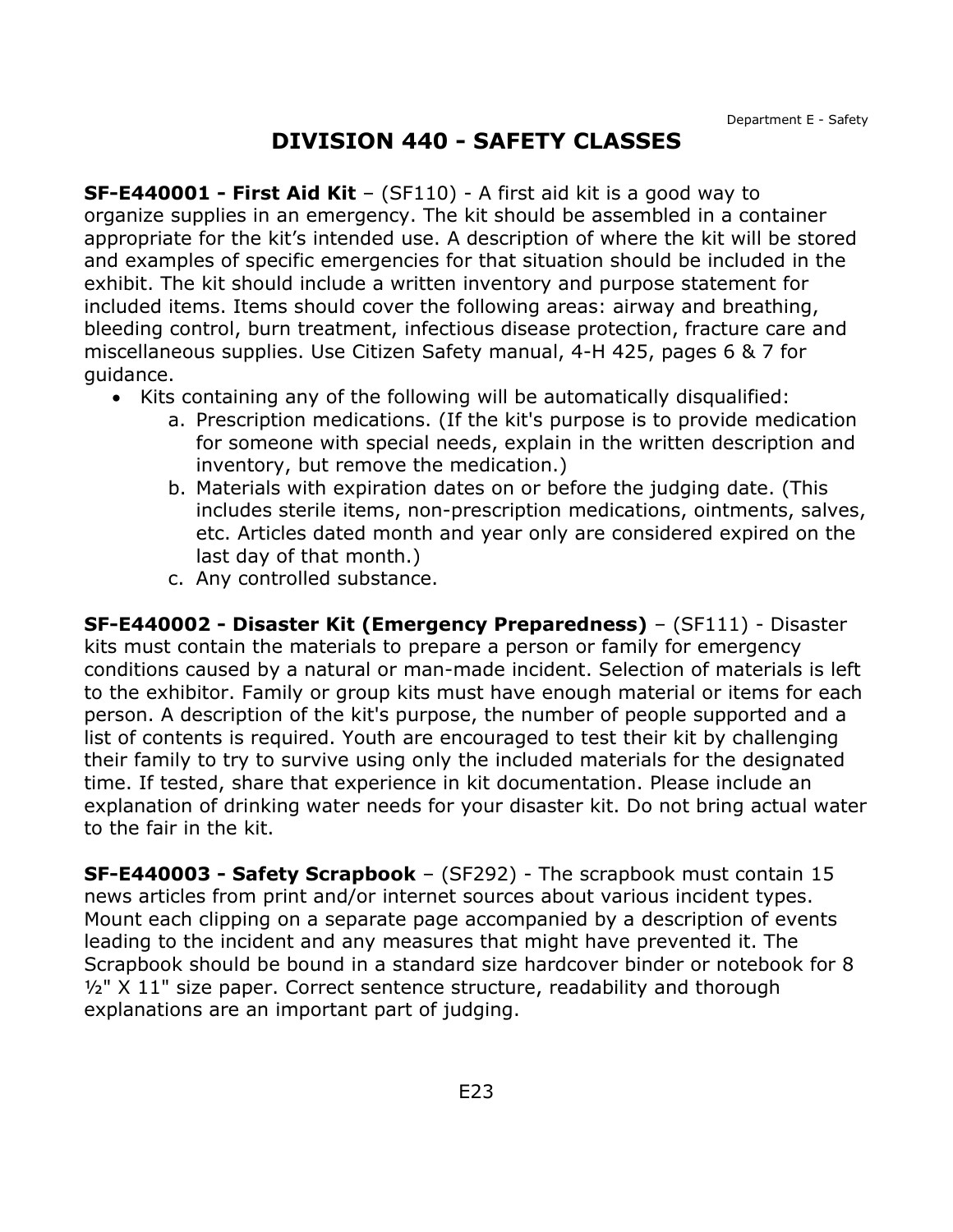Department E - Safety

**SF-E440004 - Safety Experiences** – (SF190) - The exhibit should share a learning experience the youth had related to safety. Examples could be participating in a first aid or first responder training, a farm safety day camp, babysitting workshop or similar event; scientific experiment related to safety; or the youth's response to an emergency situation. The exhibit should include a detailed description of the experience, the youth's role, some evidence of the youth's leadership in the situation and a summary of the learning that took place. Exhibits may be presented in a poster with supplemental Rev. 12/19/2014 documentation, a notebook including up to ten pages of narrative and pictures, or a multimedia presentation on a CD lasting up to five minutes.

**SF-E440005 - Career in Safety** – (SF191) - The exhibit should identify a specific career area in the safety field and include education and certification requirements for available positions, salary information, demand for the field and a summary of the youth's interest in the field. Examples of careers include firefighters, paramedics, emergency management personnel, some military assignments, law enforcement officers, emergency room medical personnel, fire investigator and more. It is recommended youth interview a professional in the field in their research. Additional research sources might include books, articles, career web sites, job-related government web sites or interviews with career placement or guidance counselors. Exhibits may be presented in a poster with supplemental documentation, a notebook including up to ten pages of narrative and pictures, or a multimedia presentation on a CD lasting up to five minutes.

**CF-E440900 - Citizen Safety - Other** - Exhibit needs to relate to project area. You can add any additional information that you want the judge to know about your exhibit.

### **DIVISION 450 – FIRE SAFETY**

<span id="page-24-0"></span>**SF-E450001 - Fire Safety Poster** – (SF269) - This is a home floor plan drawn to scale showing primary and secondary escape routes and where fire extinguishers and smoke detectors are located. Draw every room, including all doors and windows. Use **black** or **blue** arrows showing **primary** escape routes from each room. Use **red** arrows showing **secondary** routes to use if the primary routes are blocked. Primary and secondary escape routes must lead outside to an assembly location. Documentation should include evidence the escape plan has been practiced at least four times. Posters must be constructed of commercial poster board at least  $11" \times 14"$  but not larger than  $22" \times 28".$